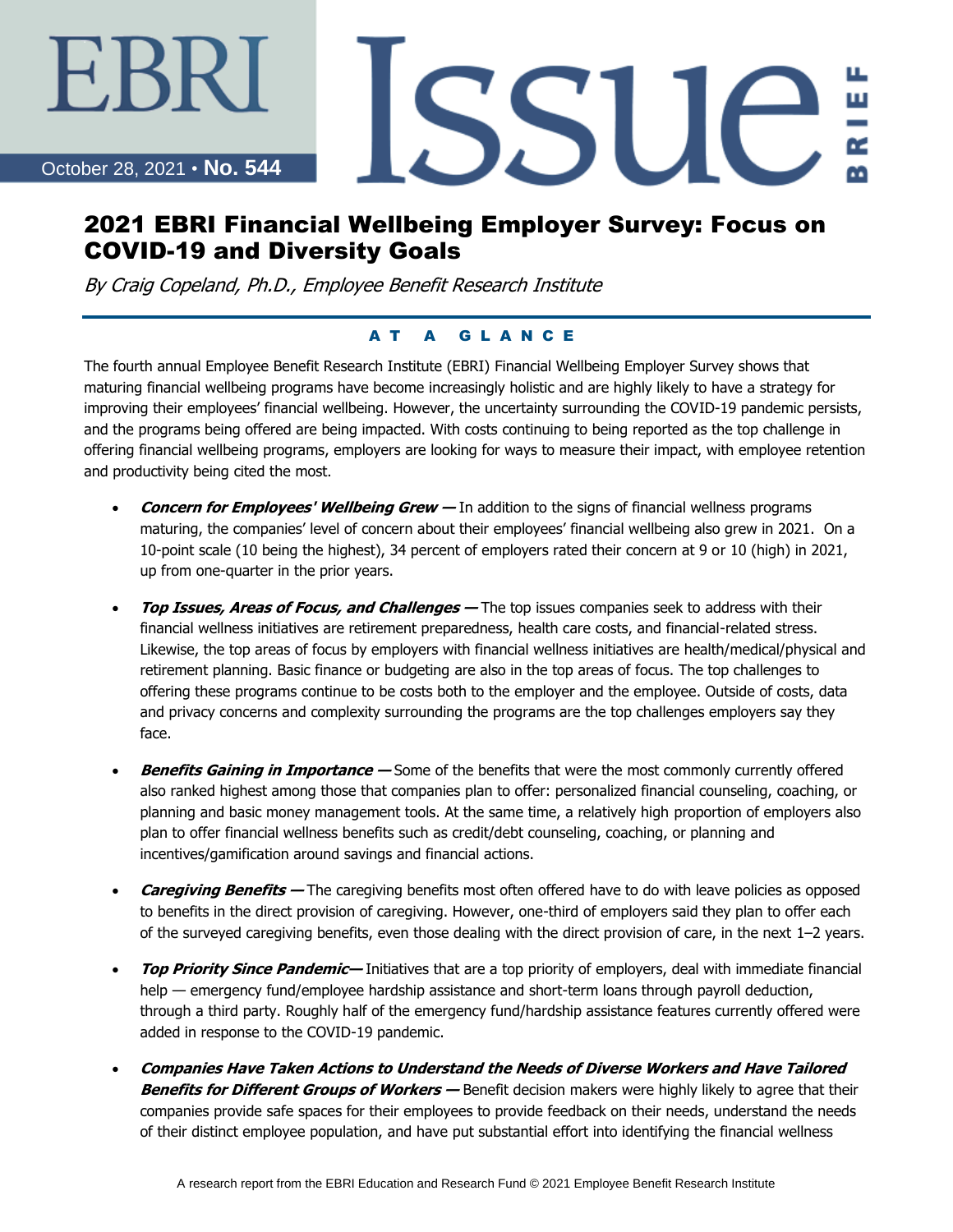needs and inequities among their work force demographics. Furthermore, benefit decision makers were also highly likely to agree that their companies' financial wellness initiatives are tailored to the values and needs of various communities in their work force, that their companies ensure that their employees have access to financial counselors or coaches from diverse backgrounds, and that their companies' financial wellness initiatives address the unique barriers faced by many racial and ethnic groups.

• **Specific Actions Addressing Diversity** —The most cited action for addressing diversity, equity, and inclusion was offering communication and education materials in multiple languages, while the second most cited action was ensuring that the look and feel of communications/solutions is diverse. The least likely action to be taken was tailoring messages by gender or for minority populations.

Financial wellness programs have evolved from a focus on retirement preparedness to a more complete picture across all aspects of an individual's finances. With the hope of reducing employees' financial stress and increasing productivity, companies are looking for better ways to evaluate the impact of their financial wellbeing programs, whether on a retention/recruitment or productivity basis.

The continued evolution of financial wellness programs is a crucial question going into 2022. As these programs grow in value to employees, the expectation that they will be provided will only increase. These programs also have the potential to address companies' diversity, equity, and inclusion goals, as they increasingly focus on providing help in all aspects of individuals' finances, allowing them to match the specific issues faced by those in different groups.

This survey was made possible through funding from Bank of America, Church Pension Group, Financial Finesse, HealthEquity, International Foundation of Employee Benefit Plans, J.P. Morgan, Lincoln Financial Group, Mercer, Morgan Stanley, Principal Financial Group, Prudential Financial, and SoFi.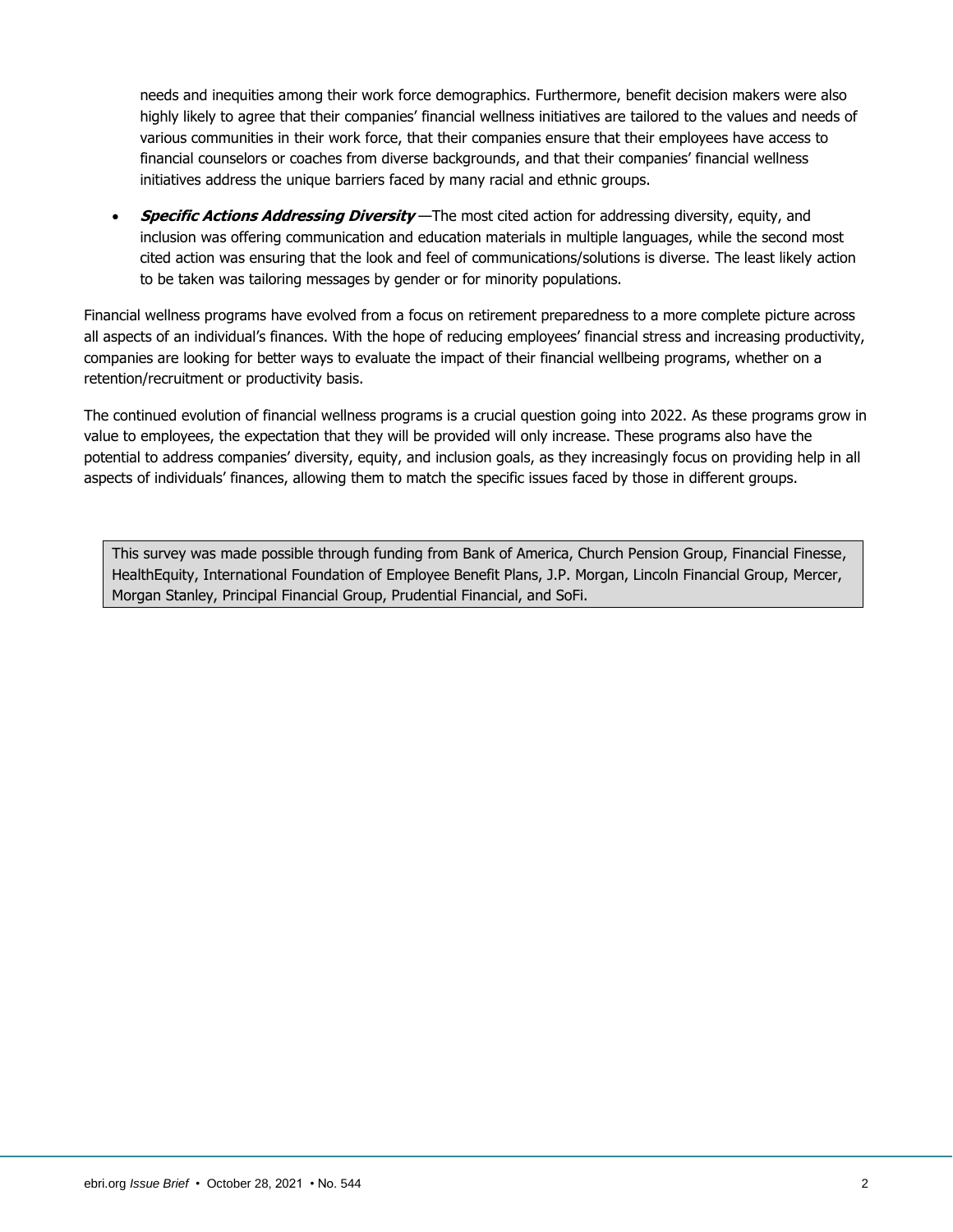Craig Copeland is a Senior Research Associate at the Employee Benefit Research Institute (EBRI). This Issue Brief was written with assistance from the Institute's research and editorial staffs. Any views expressed in this report are those of the authors, and should not be ascribed to the officers, trustees, or other sponsors of EBRI, EBRI-ERF, or their staffs. Neither EBRI nor EBRI-ERF lobbies or takes positions on specific policy proposals. EBRI invites comment on this research.

**Suggested citation:** Copeland, Craig, "2021 EBRI Financial Wellbeing Employer Survey: Focus on COVID-19 and Diversity Goals," EBRI Issue Brief, no. 544 (October 28, 2021).

**Copyright Information:** This report is copyrighted by the Employee Benefit Research Institute (EBRI). You may copy, print, or download this report solely for personal and noncommercial use, provided that all hard copies retain any and all copyright and other applicable notices contained therein, and you may cite or quote small portions of the report provided that you do so verbatim and with proper citation. Any use beyond the scope of the foregoing requires EBRI's prior express permission. For permissions, please contact EBRI at [permissions@ebri.org.](mailto:permissions@ebri.org)

**Report availability:** This report is available on the internet at [www.ebri.org](file://///cetrom.net/EBRI$/EBRI_Data$/Users/stephen.blakely/Editing%20(Current)/IB/IB.Dec14.K-Update/Dec11-IB-K-update/www.ebri.org)

## **Table of Contents**

## **Figures**

| Figure 12, Anticipation of Organization's Financial Wellness Budget in Next One to Two Years  12 |  |
|--------------------------------------------------------------------------------------------------|--|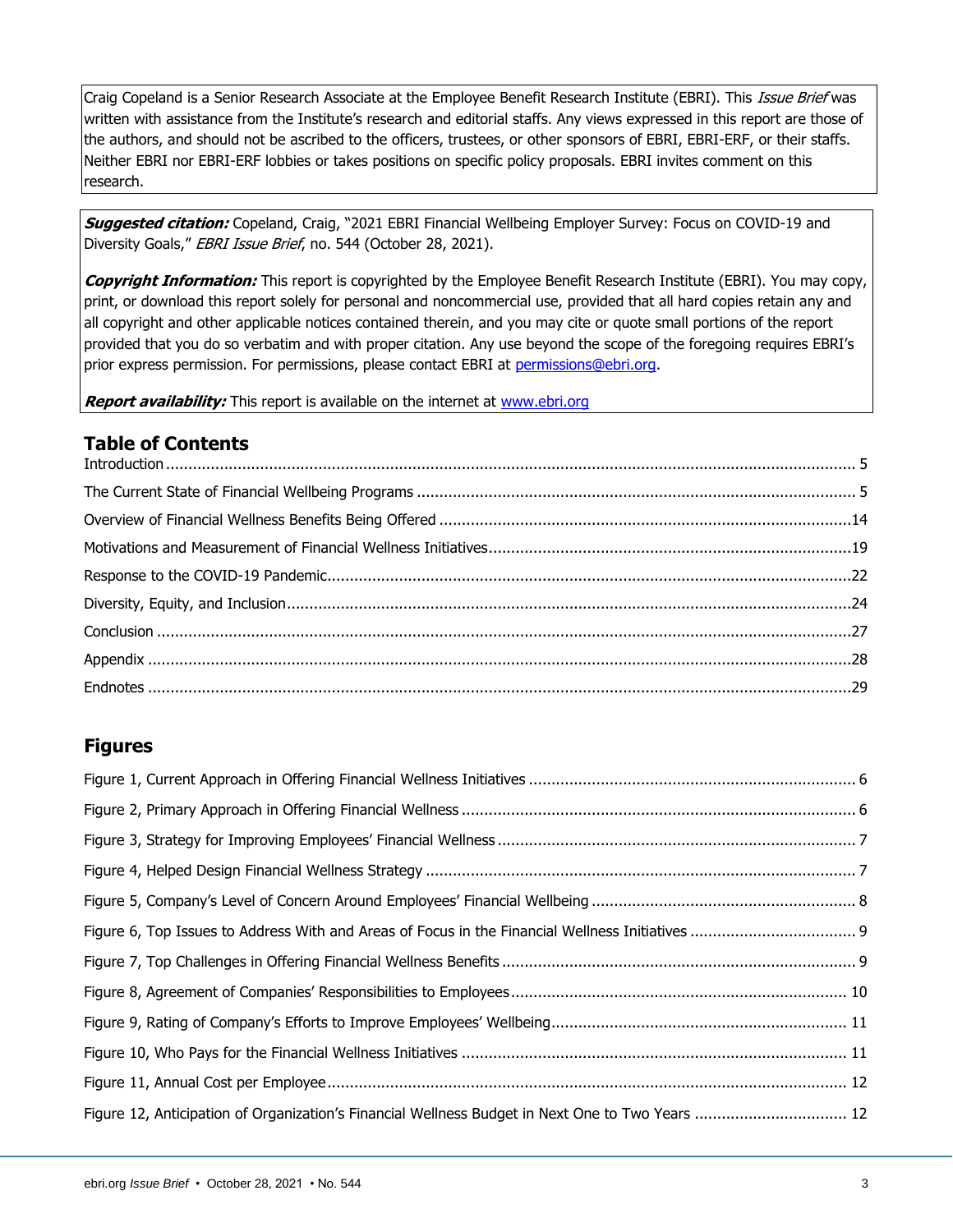| Figure 18, Emergency Fund or Employee Hardship Assistance Programs Added Due to COVID-19  16    |  |
|-------------------------------------------------------------------------------------------------|--|
|                                                                                                 |  |
|                                                                                                 |  |
|                                                                                                 |  |
|                                                                                                 |  |
|                                                                                                 |  |
|                                                                                                 |  |
|                                                                                                 |  |
|                                                                                                 |  |
|                                                                                                 |  |
|                                                                                                 |  |
|                                                                                                 |  |
|                                                                                                 |  |
|                                                                                                 |  |
|                                                                                                 |  |
|                                                                                                 |  |
| Figure 34, Steps Taken to Understand Needs With Respect to Diversity, Equity, and Inclusion  27 |  |
|                                                                                                 |  |
|                                                                                                 |  |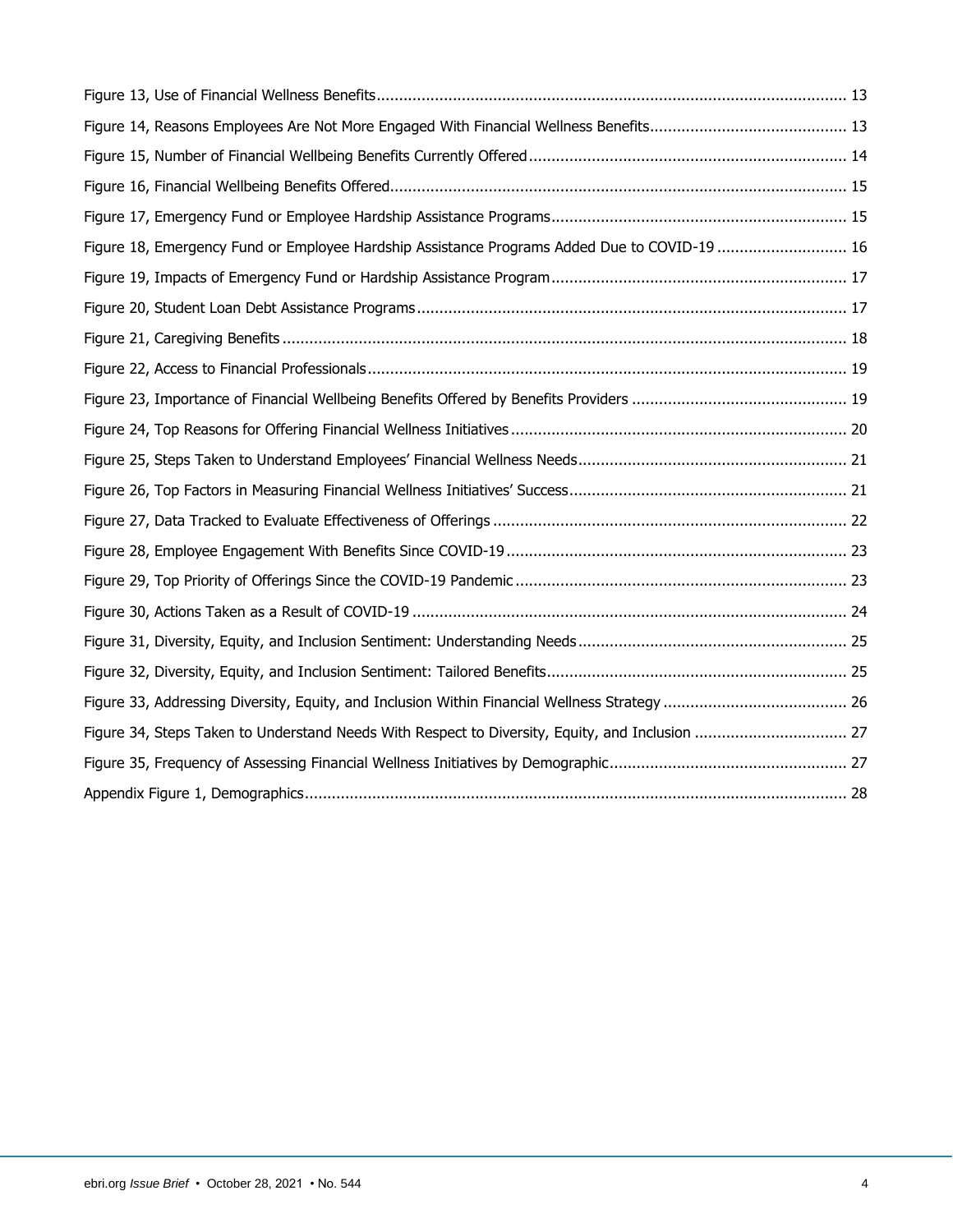# 2021 EBRI Financial Wellbeing Employer Survey: Focus on COVID-19 and Diversity Goals

By Craig Copeland, Ph.D., Employee Benefit Research Institute

## <span id="page-4-0"></span>**Introduction**

The fourth annual Employee Benefit Research Institute (EBRI) Financial Wellbeing Employer Survey shows that maturing financial wellbeing programs have become increasingly holistic and are highly likely to have a strategy for improving their employees' financial wellbeing. However, the uncertainty surrounding the COVID-19 pandemic persists, and the programs being offered are being impacted. With costs continuing to be reported as the top challenge in offering financial wellbeing programs, employers are looking for ways to measure their impact, with employee retention and productivity being at the top. Yet employers are struggling to measure productivity, so retention and satisfaction are more likely measures to be tracked. Some benefits such as student loan debt assistance have lost importance, whereas emergency savings/hardship assistance has grown in interest.

In addition to these insights, this survey provides the reasons employers provide financial wellness initiatives, the focus of the programs, and the challenges in offering them. Furthermore, a report card of financial wellbeing benefits is shown, describing what benefits are more or less likely to be offered given the current environment. New for this year's survey is a series of questions on how companies incorporate diversity, equity, and inclusion into their financial wellbeing programs, such as the steps taken to understand the needs of different demographic groups within their work force and the actions taken to address diversity within these programs.

## **Methodology**

The 2021 EBRI Financial Wellbeing Employer Survey was collected through a 15-minute online survey of 250 fulltime benefits decision makers conducted in June and July 2021. All respondents worked full time at companies with at least 500 employees that were at least interested in offering financial wellness programs.

Respondents were required to have at least moderate influence on their company's employee benefits program and selection of financial wellness offerings. Additionally, respondents were required to hold an executive, officer, or manager position in the areas of human resources, compensation, or finance.

## <span id="page-4-1"></span>**The Current State of Financial Wellbeing Programs**

Just under half (46 percent) of the employers surveyed that were at least interested in implementing financial wellbeing benefits were currently offering a program in 2021 (Figure 1). This is essentially unchanged from 2018–2020. However, increasingly, employers that do not currently offer financial wellness initiatives say they are actively implementing a program as opposed to just being interested in offering a program. The percentage actively implementing increased from 12 percent in 2018 to 34 percent in 2021. Correspondingly, the percentage just interested fell from 34 percent to 20 percent. Unsurprisingly, the largest firms (10,000 or more employees) were more likely to be currently offering a program than the small employers (72 percent compared with 44 percent for employers with 2,500–9,999 employees and 41 percent for employers with 500–2,499 employees), but there was not a significant difference in the proportion currently offering when it came to the two smaller employer sizes.

**Move to Holistic Programs —** A significant change that indicated a maturation in the approach employers are taking in offering financial wellbeing programs is the increased likelihood that the programs were considered holistic (54 percent of the employers in 2021 compared with 42 percent in 2019). This was true regardless if the program was currently being offered, it was being actively implemented, or the employer was just interested in offering it (Figure 2). The largest employers were most likely to have a holistic initiative, as were those currently offering benefits. Also, from 2020 to 2021, there was a decrease in the share of employers saying their programs are pilot programs, with a corresponding increase in those considered a periodic/ad hoc program.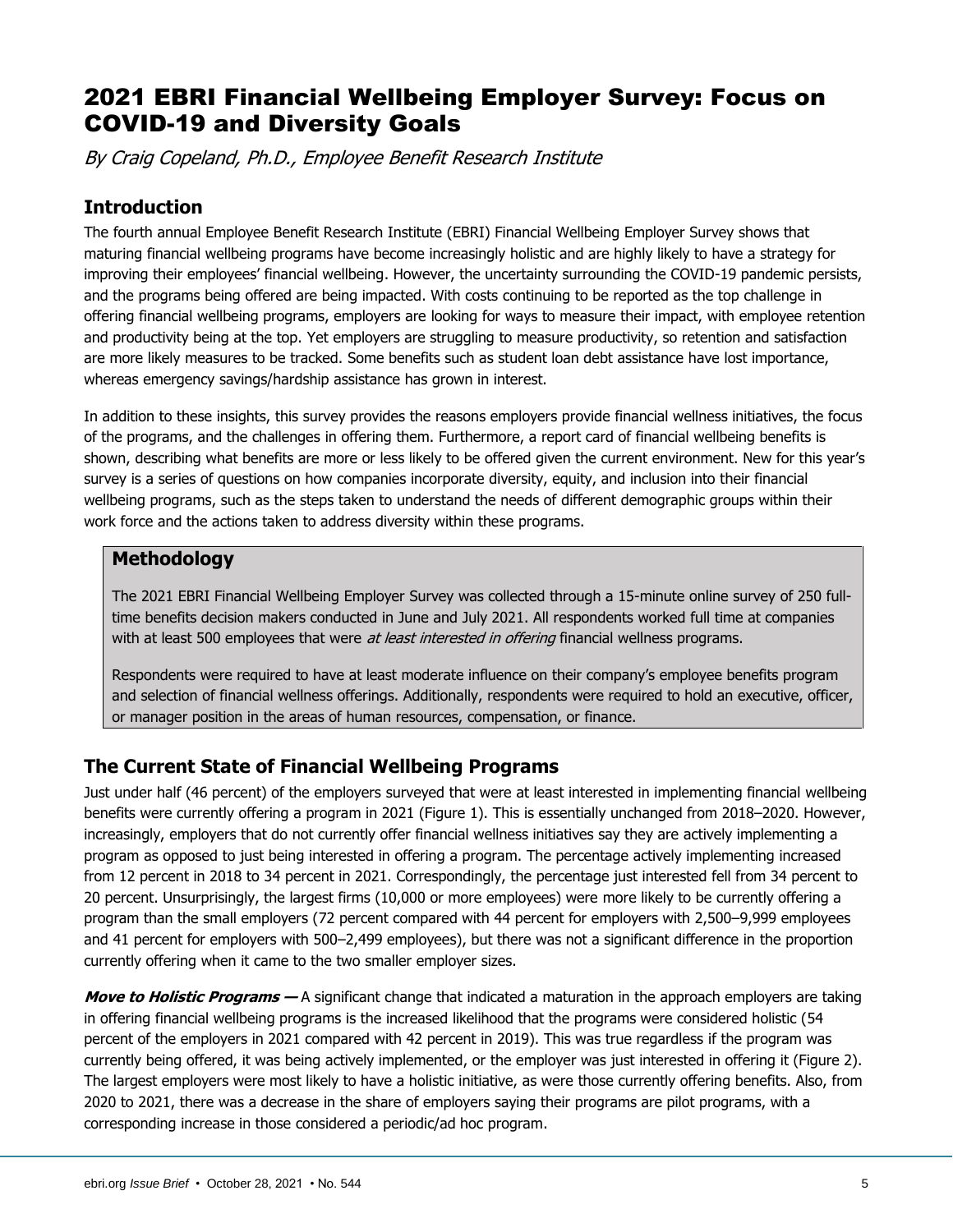## Figure 1 **Current Approach in Offering Financial Wellness Initiatives**



Q5. Which statement most accurately reflects your company's current approach in offering financial wellness initiatives to employees? (2018 Study, n=265; 2019 Study, n=248; 2020 Study, n=250; 2021 Study, n=250; 2021 Study,



Figure 2 **Primary Approach in Offering Financial Wellness**

Q8. How do you or might you offer your financial wellness initiatives? Please select your primary approach. (2018 Study, n=250; 2019 Study, n=248; 2020 Study, n=250; 2021 Study, n=250;

*Many Have Formal Strategies —* Another sign of the maturation of financial wellbeing programs is that 61 percent of the employers with an interest in financial wellness initiatives said they have a strategy to improve their employees' financial wellness and another 28 percent were currently developing one, totaling 89 percent of the employers surveyed (Figure 3). Another 10 percent planned to develop a strategy.<sup>1</sup> As such, a formal plan seems to be the standard for the improvement of employees' financial wellbeing. The firms most likely to currently have a strategy were the largest firms, those currently offering financial wellness benefits, those with a holistic or one-time program, and those with the highest level of concern about employees' financial wellbeing.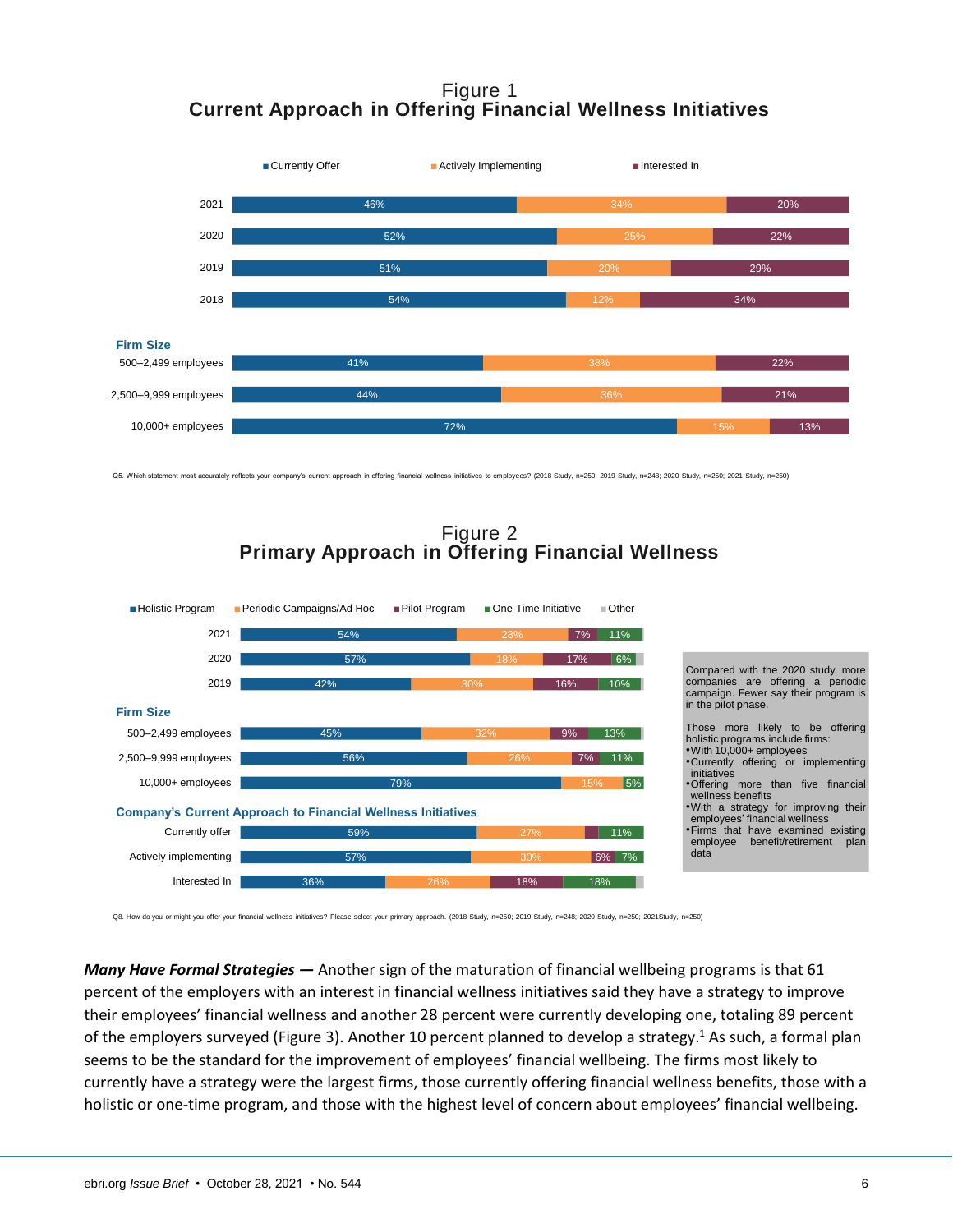## Figure 3 **Strategy for Improving Employees' Financial Wellness**



Q9. Does your company have a strategy for improving your employees' financial wellness? (n=250)

Of those who have developed or are developing a strategy, 91 percent stated they had some outside help with development of the strategy (Figure 4). The types of companies providing the help were fairly evenly distributed among the three main types of financial wellbeing program providers — 60 percent said financial wellness vendors (up from 47 percent in 2020), 57 percent cited benefit consultants, and 41 percent said retirement plan providers. Half (52 percent) of the companies said that they were directly involved in the improvement strategy.





Q10. Who helped design and develop your organization's financial wellness strategy? Please select all that apply. (Have or are developing a strategy. n=223)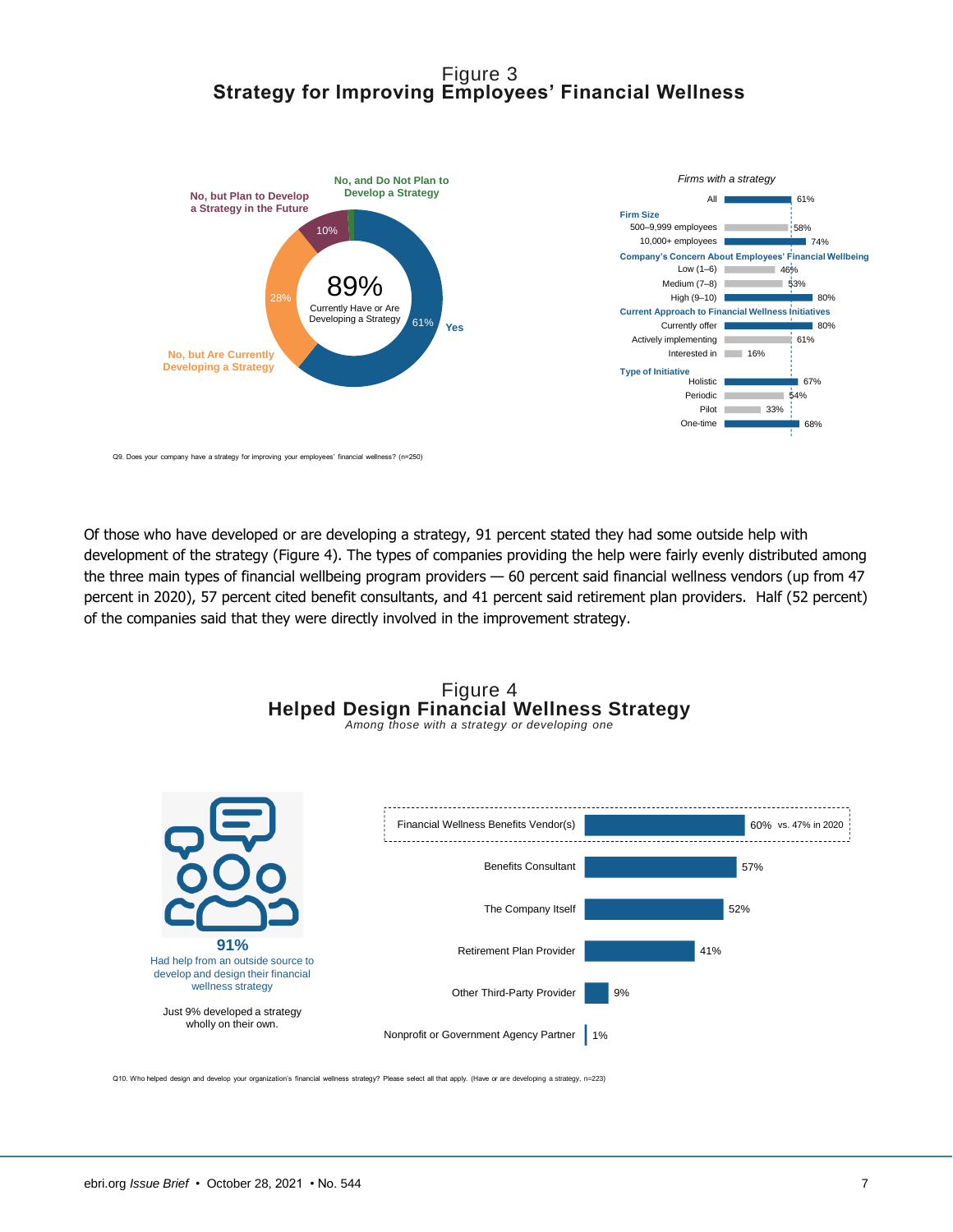**Concern for Employees' Wellbeing Grew —** In addition to the signs of financial wellness programs maturing, the companies' level of concern about their employees' financial wellbeing also grew in 2021 (Figure 5). On a 10-point scale (10 being the highest), 34 percent of employers rated their concern at 9 or 10 (high) in 2021, up from one-quarter in the prior years. Another 48 percent rated their concern a 7 or 8 (labeled medium) — no different from 2018–2020. However, there was a decline in the lowest level of concern (6 or less) from as high as 29 percent in 2019 to 18 percent in 2021. Thus, over 80 percent of the employers had a relatively high level of concern for their employees' financial wellbeing — a 7 or higher. Those companies with a financial wellbeing strategy and offering more benefits were more likely to have the highest concern.<sup>2</sup>

## Figure 5 **Company's Level of Concern Around Employees' Financial Wellbeing**



Q25. Please rate your company's level of concern about employees' financial wellbeing. (2018 Study, n=26): 2019 Study, n=248; 2020 Study, n=250; 2021 Study, n=250;

**Top Issues —** Companies' top issues to address with their financial wellness initiatives were retirement preparedness (36 percent), health care costs (33 percent), and financial-related stress (30 percent). Combining the two types of stress — financial- and work related — a total of 48 percent of the employers cited these types of stress as a top issue (Figure 6). The remaining issues dealt with specific financial-related topics.

The top areas of focus matched the top issues of concern, as health/medical/physical and retirement planning were in the top three of focus areas. Basic finance or budgeting also appears in both the top areas of focus and top issues.

The top challenges to offering these programs are costs both to the employer and the employee (Figure 7).<sup>3</sup> Outside of costs, data and privacy concerns and complexity surrounding the programs are the top challenges employers say they face. Employer cost is a bigger challenge for those interested in offering financial wellness programs and for those without an overall strategy. Data and privacy concerns are more likely to be an issue for those actively implementing their program.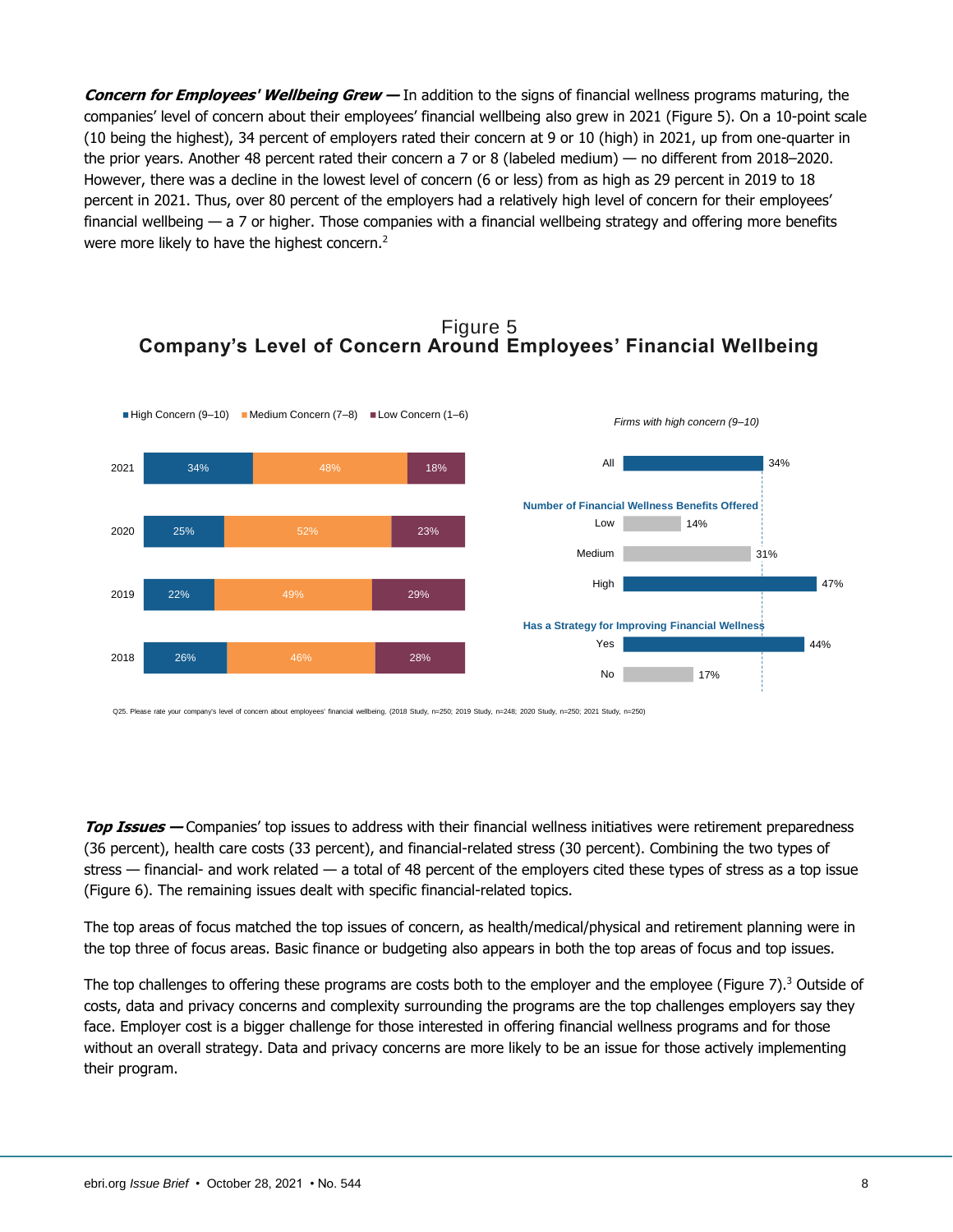#### Figure 6 **Top Issues to Address With and Areas of Focus in the Financial Wellness Initiatives**



Q28. What are the top three issues faced by your employees that your financial wellness initiatives are designed to address? Please select your top three reasons. (n=250)<br>Q7. What programs or topic areas are your company's

## Figure 7 **Top Challenges in Offering Financial Wellness Benefits**



Q32. What are the top three challenges your company faces or anticipates facing in offering financial wellness benefits in the workplace? Please select your top three. (n=250)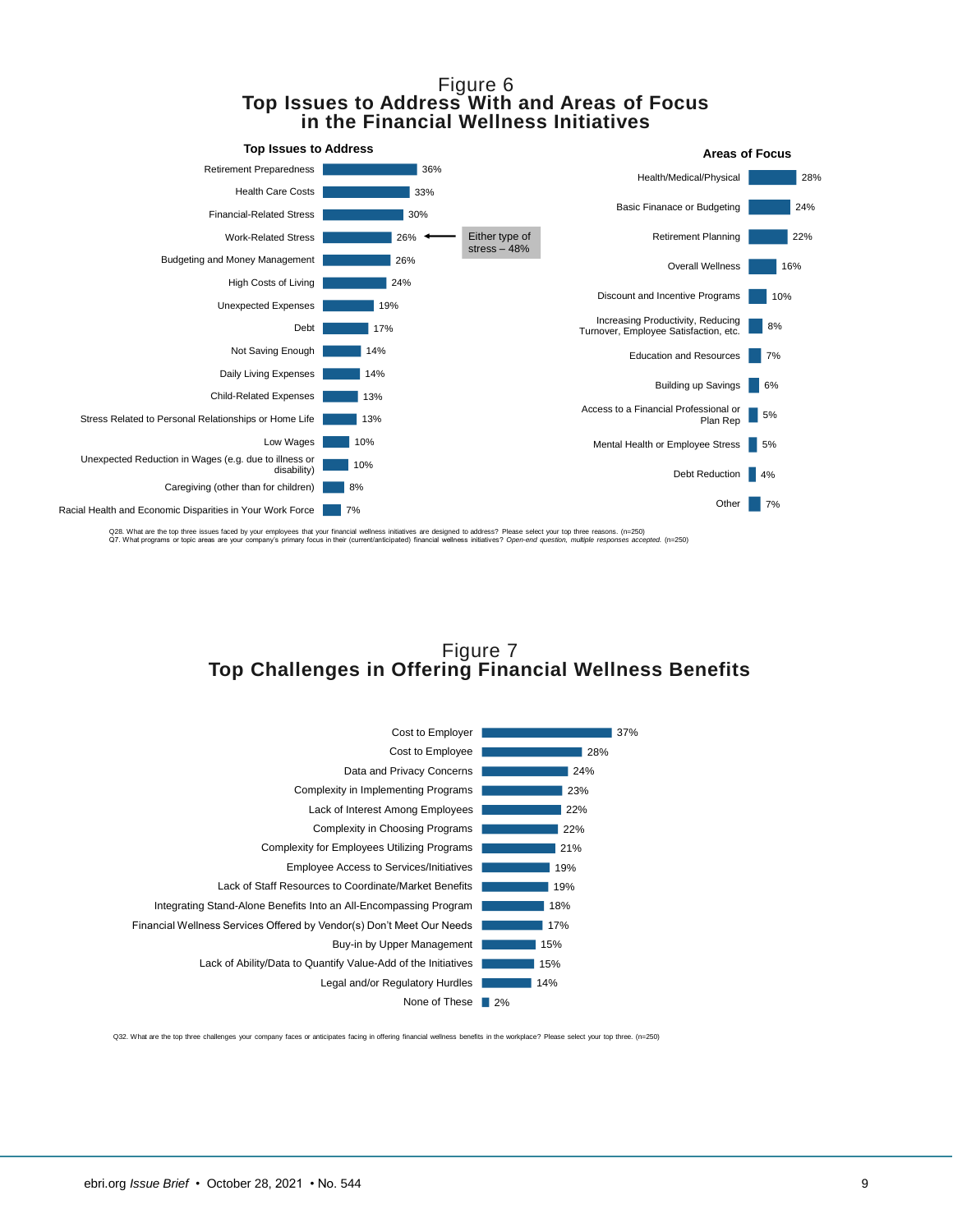**Responsibility and Efforts to Improve Employees' Wellbeing —** Benefit decision makers were highly likely to agree that their company has a responsibility to make sure employees are healthy and physically well (87 percent), mentally and emotionally well (84 percent), and financially secure and well (80 percent). This aligns with workers' sentiments from the 2021 Workplace Wellness Survey (WWS): <sup>4</sup> 74 percent believed their company has a responsibility to make sure employees are healthy and physically well, 76 percent agreed their employers are responsible for making sure employees are mentally healthy and emotionally well, and 68 percent agreed that their company is responsible for making sure that employees are financially secure and well (Figure 8). Benefit decision makers were also highly likely to say that their company's efforts to improve their employees' financial, physical, and emotional wellbeing were very good or excellent — although this share was not as high as the share who agreed their companies have a responsibility to make sure their employees are well (Figure 9). The efforts around financial and physical wellbeing (71 percent and 68 percent, respectively, saying excellent or very good) were rated higher than that of emotional wellbeing (60 percent). Benefit decision makers of companies with a high level of concern for the employees' wellbeing, those offering more benefits, or those taking steps to understand their employees' needs were more likely to say they agree that employees' wellbeing is the company's responsibility. They were also more likely to rate their efforts in improving their employees' wellbeing as at least very good.





**"Your Company Has a Responsibility to Make Sure Employees Are…"** *% Agree*

Q26. To what extent do you agree or disagree with the following statements? (n=250; Workplace Wellness Survey, n=2,015)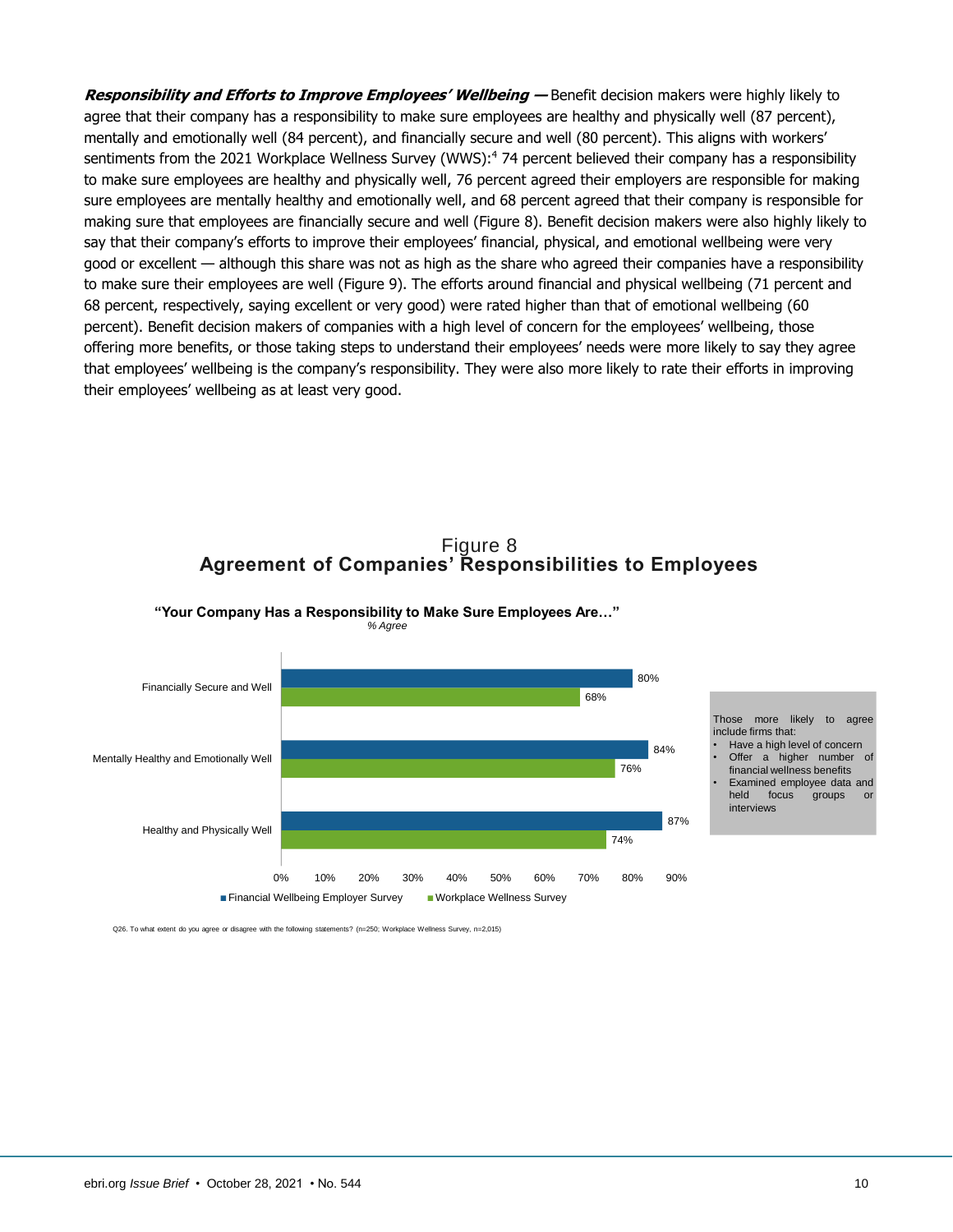## Figure 9 **Rating of Company's Efforts to Improve Employees' Wellbeing**



|        |                              |  |      |          | excellent or very good include |  |  |  |  |
|--------|------------------------------|--|------|----------|--------------------------------|--|--|--|--|
| those: |                              |  |      |          |                                |  |  |  |  |
|        | Currently                    |  |      | offering | or                             |  |  |  |  |
|        | implementing initiatives     |  |      |          |                                |  |  |  |  |
|        | With a high level of concern |  |      |          |                                |  |  |  |  |
|        |                              |  |      |          | With a strategy for improving  |  |  |  |  |
|        |                              |  |      |          | their employees' financial     |  |  |  |  |
|        | wellness                     |  |      |          |                                |  |  |  |  |
|        | Offering                     |  | more | than     | two                            |  |  |  |  |
|        | financial wellness benefits  |  |      |          |                                |  |  |  |  |

 That have taken steps to understand employees' needs

Those more likely to rate efforts as

Q27. How would you rate your company's efforts to help improve your employees' wellbeing in the following areas? (n=250)

**Employers Pay Costs —** As the top challenge in the provision of financial wellness benefits, costs were more closely examined in the survey. In fact, 40 percent of employers said that they fully pay for financial wellness benefits and another 46 percent shared the costs with employees (Figure 10). Only 14 percent said the benefits were fully paid for by employees.



Figure 10 **Who Pays for the Financial Wellness Initiatives** 

Q36. Who pays or might pay for your financial wellness initiative program? (n=250)

**Costs Vary Significantly —** Costs per employee being paid for these initiatives varied significantly from firm to firm, with most having said they spend between \$5 and \$250 per employee (Figure 11). Most commonly, employers cited costs of \$50.01 to \$100 per employee (24 percent) for these efforts. Furthermore, the costs appear to be continuing the upward climb from 2020, as 52 percent of the companies reported the costs being more than \$50 per employee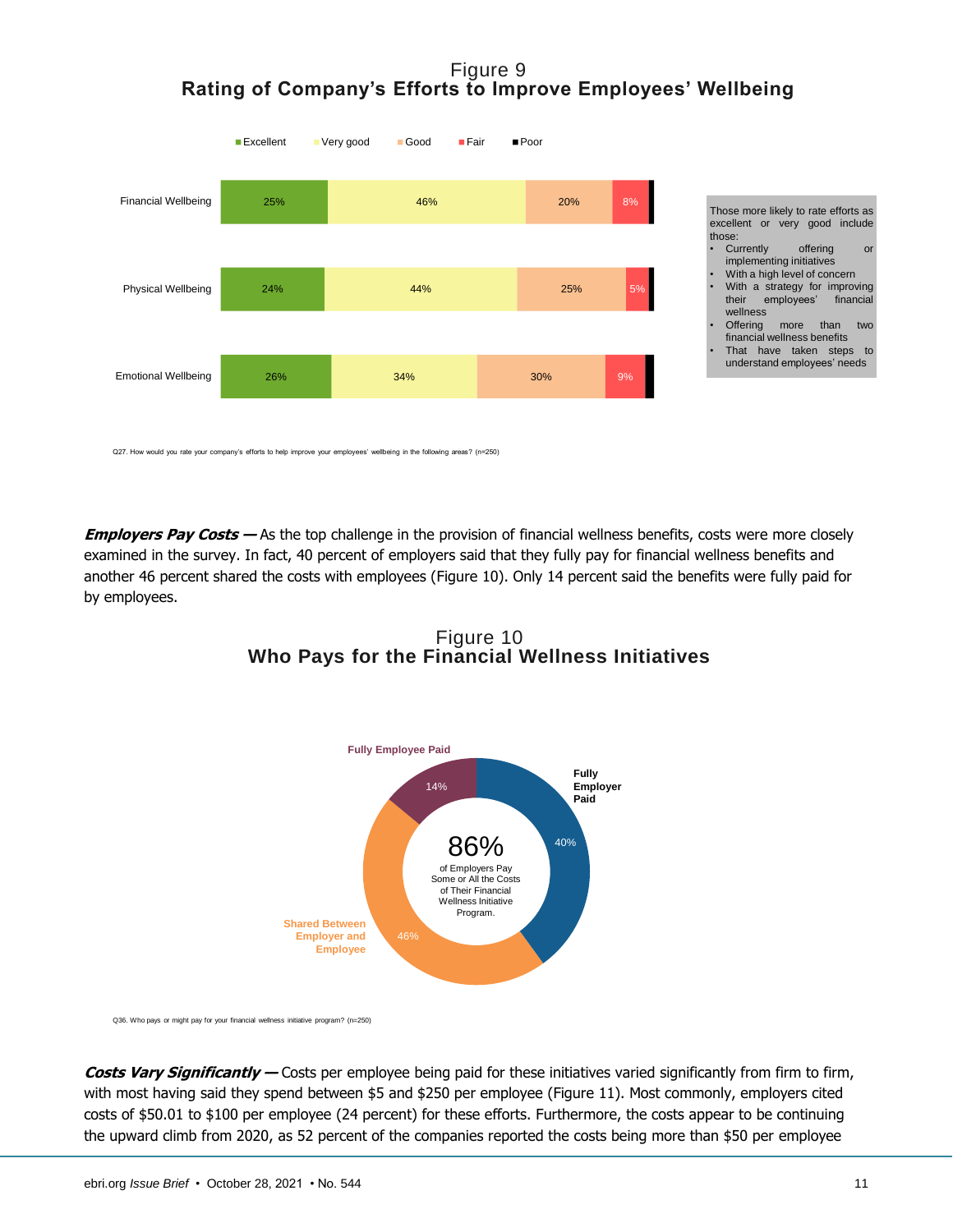compared with one-third citing this level in 2018 and 2019. This can be partly attributable to the decline in the percentage saying they are unsure of the cost — below 10 percent in 2021 vs. around 20 percent in prior years.





Q37. On average, what is the annual cost per employee for financial wellness initiatives? (Currently offer financial wellness initiatives. 2018 Study, n=134; 2019 Study, n=126; 2020 Study, n=131; 2021 Study, n=131; 2020 St

**Increasing Budgets —** With costs increasing again in 2021, it appears that budgets for these programs are growing as well, with 63 percent of the employers anticipating that their budgets will increase at least somewhat in the next one to two years (Figure 12). Another 31 percent did not anticipate their budgets to change, and only 4 percent expected their budgets to decrease. Those that were more likely to anticipate increases in their budgets were companies with less than 10,000 employees, with a high concern for the employees' financial wellbeing, or that had created a financial wellbeing score or metric.



Q38. Overall, how do you anticipate your organization's budget for financial wellness initiatives will change in the next one to two years? (Currently offer financial wellness initiatives n=116)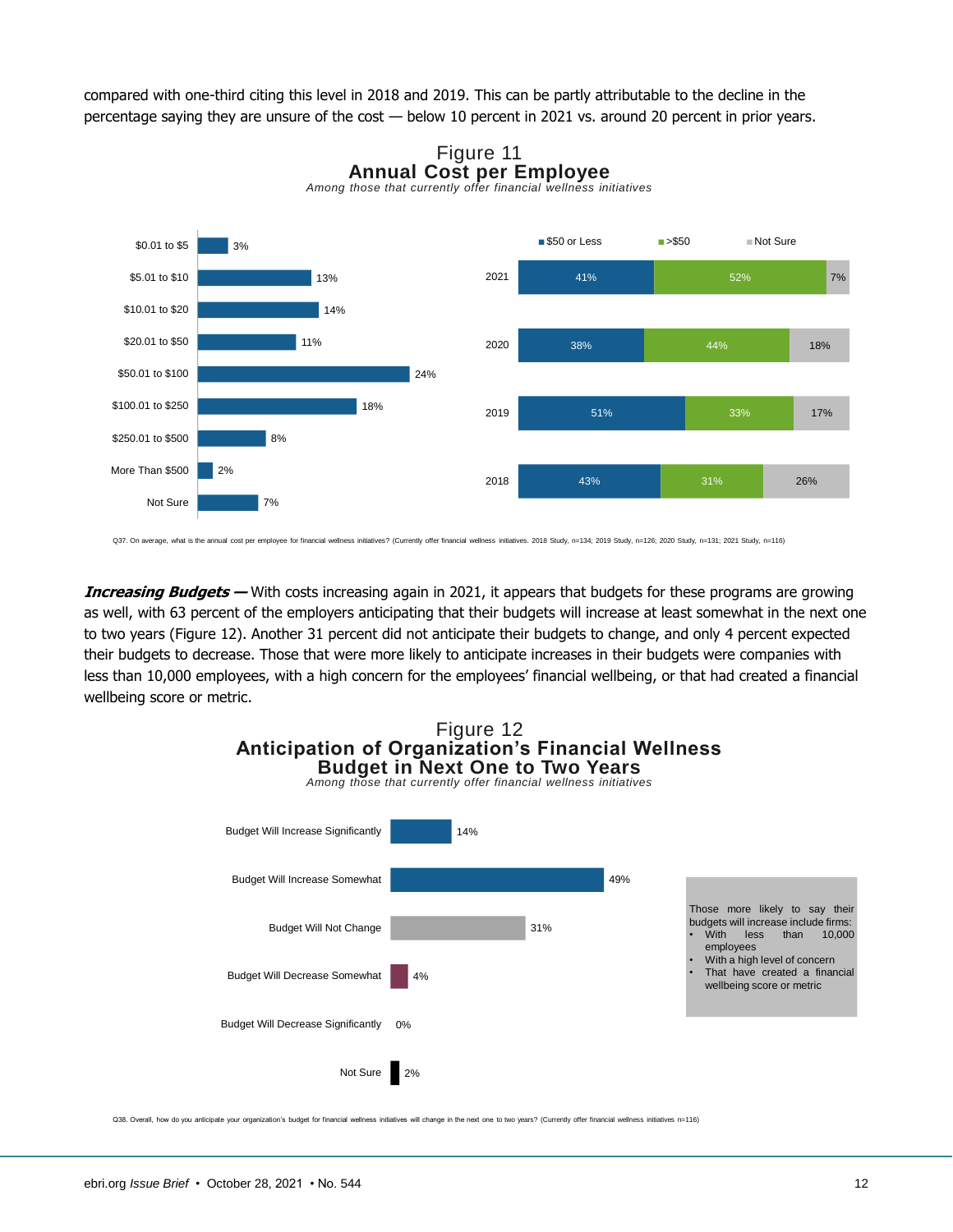**Utilization —** Of the companies currently offering financial wellbeing programs, 31 percent said that more than half of eligible employees were using the benefits they offer (Figure 13). Another 28 percent said between a quarter and half of eligible employees were using the benefits. Forty-one percent of firms offering these benefits said that the share using them was higher than expected, and 43 percent said the use was about as expected. Only 16 percent said the use was less than expected. Firms with less than 10,000 employees, with a strategy, who have created a financial wellbeing score or metric, or who held employee interviews or focus groups were more likely to have had their employee use exceed their expectations.



Q39. Approximately what percentage of eligible employes in your company do you estimate have made uselwould likely make use of the financial wellness benefits? (Offers financial wellness benefits, n=116)<br>Q40. How does the

The top reasons that were cited by benefit decision makers for workers not being more engaged in their financial wellness benefits were lack of understanding on how the benefits work (42 percent), costs/fees of benefits to employees (30 percent), and not wanting to disclose finances/financial issues to employer (28 percent). However, workers from the Workplace Wellness Survey who were not participating in financial wellness benefits were less likely to cite these as reasons for not participating. Instead, they cited all the reasons offered almost equally likely (Figure 14).

#### Figure 14 **Reasons Employees Are Not More Engaged With Financial Wellness Benefits**



Q41. Which of the following do you think are reasons employees are not more engaged with your company's financial wellness benefits? Please select all that apply. (n=250); Workplace Wellness Survey, workers not participati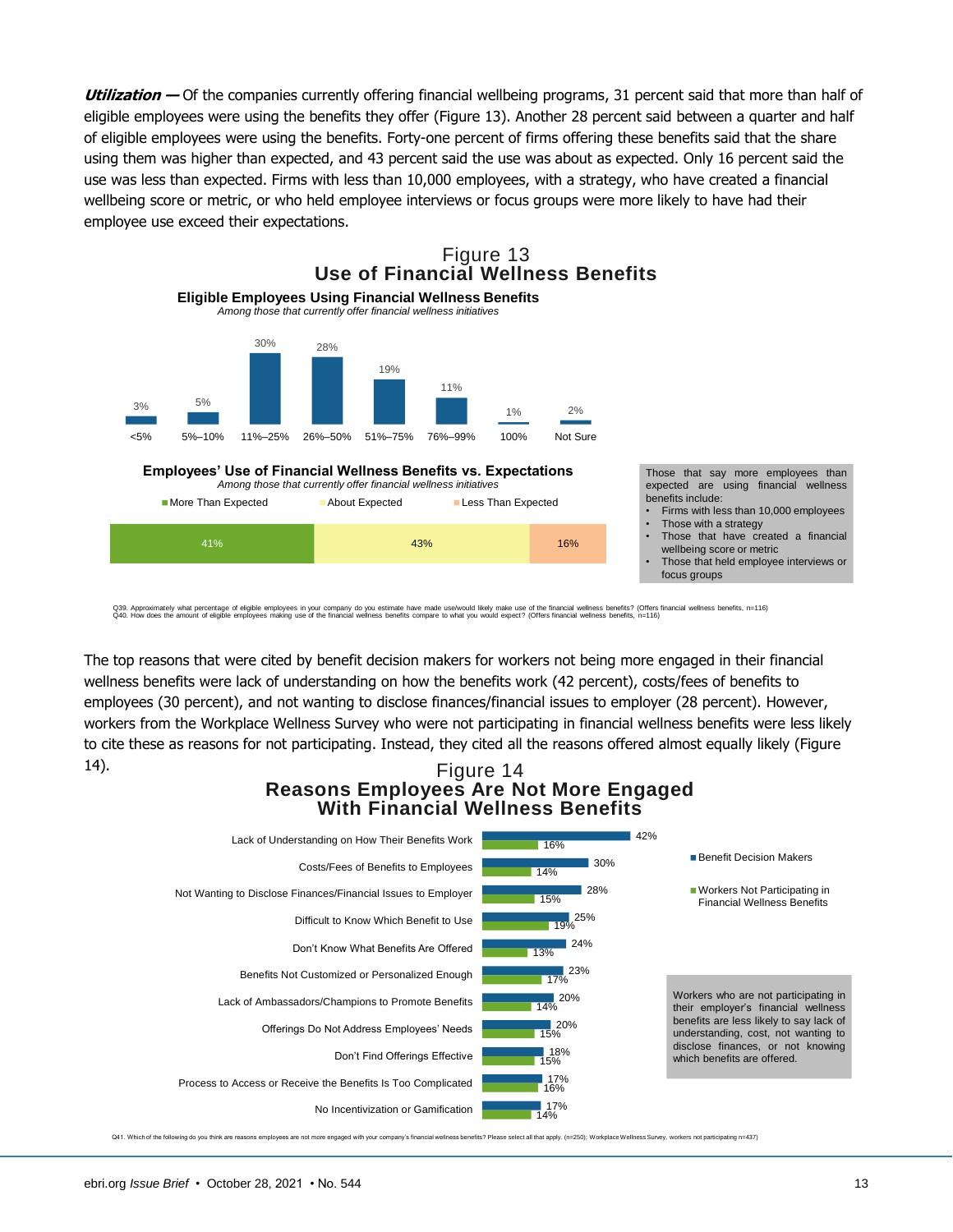## <span id="page-13-0"></span>**Overview of Financial Wellness Benefits Being Offered**

The survey asked whether the companies currently offered any of 14 specific financial wellness benefits. On average, the companies reported currently offering 4.8 benefits, with 15 percent offering 8 or more (Figure 15). The average number of benefits offered did not differ by firm size — 4.9 for employers with 500–2,499 employees and 4.6 for employers with 10,000 or more employees. However, the number of benefits offered increased with the reported level of concern the employers expressed about their employees' financial wellbeing. Among those in the low-concern category, the average number of financial wellbeing benefits was 3.8, compared with 5.9, on average, for those in the high-concern category.<sup>5</sup>





Q15. Does your company offer or plan to offer any of the following financial wellbeing or debt assistance benefits to employees? (n=250)<br>Q20. Which of the following does your company offer to help employees with personal f

The share of employers currently offering a specific financial wellbeing benefit ranged from 17 percent (student loan assistance) to 55 percent (financial planning education, seminars, and webinars) (Figure 16). The other most common financial wellbeing benefits currently offered were basic money management tools (50 percent), employee discount programs/partnerships (50 percent), tuition reimbursement (43 percent), and personalized financial counseling, coaching, or planning (42 percent). In contrast, more targeted financial wellbeing initiatives were not as common: Payroll advance loans through employer (26 percent), debt management services (20 percent), and student loan debt assistance (17 percent) were the least likely to be currently offered.

Interestingly, some of the benefits that were most commonly offered currently also ranked highest among those that companies plan to offer: personalized financial counseling, coaching, or planning (35 percent) and basic money management tools (34 percent). At the same time, a relatively high proportion also plan to offer personalized credit/debt counseling, coaching, or planning (39 percent) and incentives/gamification around savings and financial actions (35 percent) — even though this would more than double the proportion offering these initiatives. Child/elder caregiving benefits also ranked high when it came to initiatives that companies plan to offer (36 percent). However, 29 percent of companies said they were not planning to offer these benefits. Student loan debt assistance had the highest percentage (48 percent) of not planning to be offered — tied with payroll advance loans through the employer.

Only two benefits showed a significant change in being offered from 2020 — employee discount programs and payroll advance loans. The percentage of companies currently offering payroll advance loans increased to 26 percent in 2021 from 20 percent in 2020. In contrast, the percentage currently offering employee discount programs decreased to 51 percent in 2021 from 60 percent in 2020.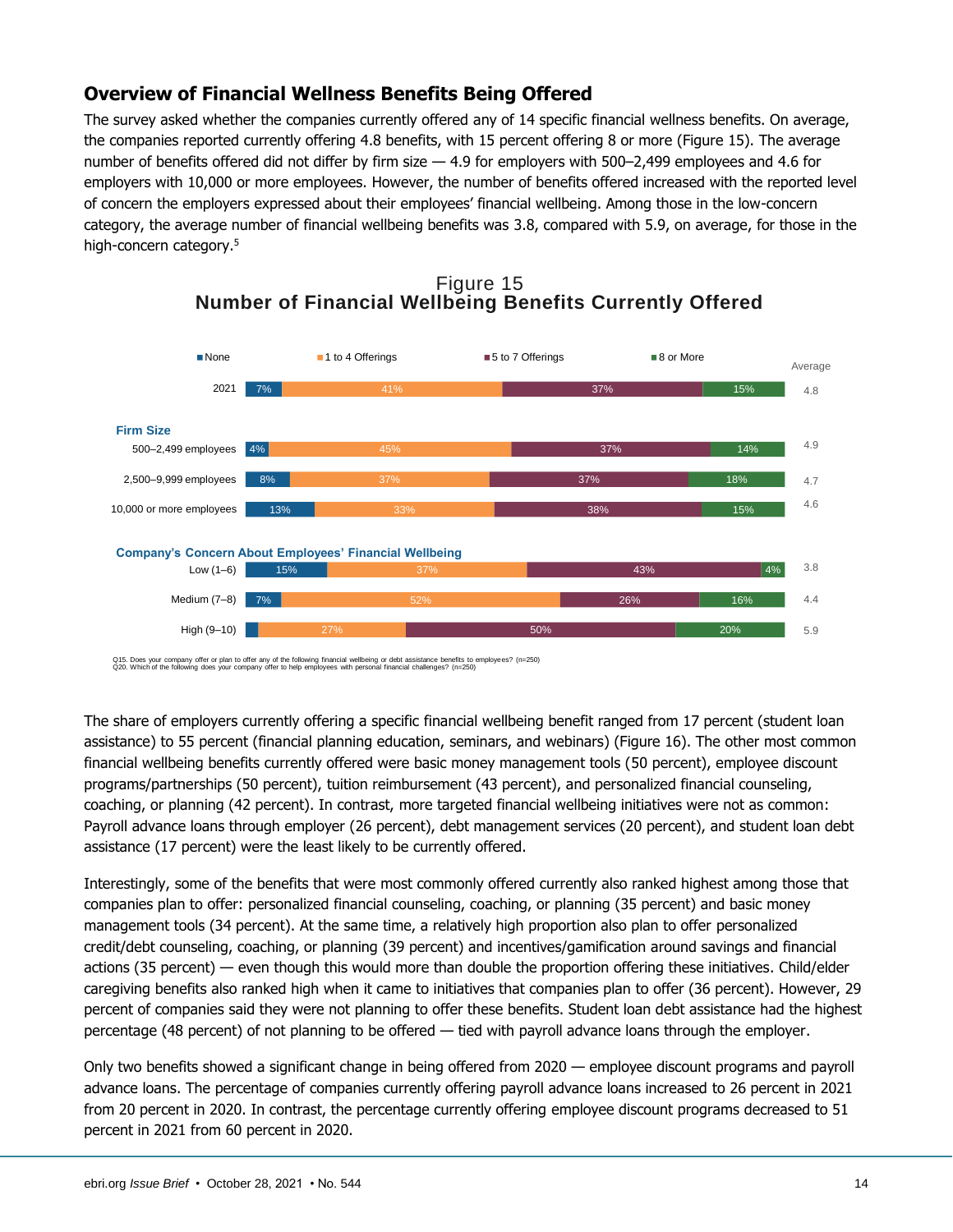## Figure 16 **Financial Wellbeing Benefits Offered**



Q15. Does your company offer or plan to offer any of the following financial wellbeing or debt assistance benefits to employees? (n=250)<br>Q20. Which of the following does your company offer to help employees with personal f

**Types of Emergency Funds Being Offered —** More detail was asked about emergency fund/employee hardship assistance programs. The most common emergency fund program offered was withdrawals from after-tax retirement funds (52 percent), while employee relief/compassion funds (39 percent) and paid-time-off donations or leave sharing (38 percent) were the next most likely currently offered features (Figure 17). The least likely emergency fund or employee hardship assistance programs being offered were sidecar or rainy day accounts (15 percent) and low-interest or no-interest loans (22 percent). In other words, emergency savings vehicles most commonly come in the form of already-available money/funds.

## Figure 17 **Emergency Fund or Employee Hardship Assistance Programs**

*Among those offering or planning to offer emergency fund or employee hardship assistance program*



Q16. Which of the following are or will be offered in your company's emergency fund or employee hardship assistance program? (Offers or plans to offer emergency fund or employee hardship program. n=156)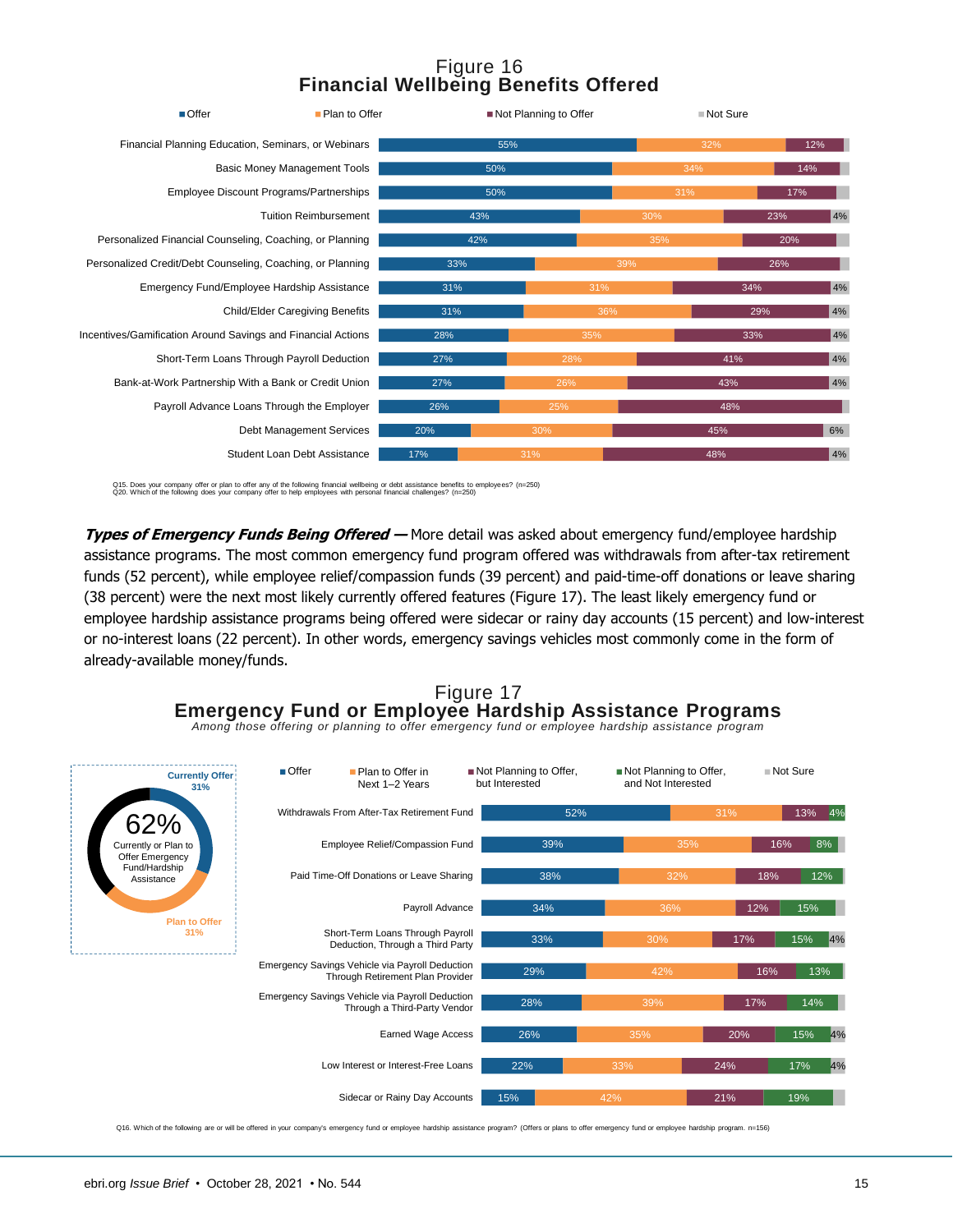At the same time, emergency savings vehicles via payroll deduction sidecar or rainy day accounts were the emergency savings feature that employers were most likely to plan to offer in the next one to two years (42 percent for each). A similar proportion planned to offer an emergency savings vehicle via payroll deduction through a third-party vendor (39 percent) in the next one to two years. As such, it appears that many employers are planning for the addition of some type of vehicle that would allow employees to build up money for emergency purposes.

Still, another 40 percent of employers were *not* planning to offer sidecar or rainy day accounts. Employers were also least likely to be planning to offer low-interest or interest-free loans (41 percent) and earned wage access (35 percent).

Roughly half of the emergency fund/hardship assistance features currently offered were added in response to the COVID-19 pandemic, ranging from 64 percent for employee relief/compassion funds (i.e., contributions from employees for emergencies) to 44 percent for an emergency savings vehicle/account through payroll deduction through a thirdparty vendor (Figure 18). The only feature not added with a relatively high frequency in response to the pandemic was sidecar or rainy day accounts: Only 22 percent of companies added this feature in response to the pandemic.

#### Figure 18 **Emergency Fund or Employee Hardship Assistance Programs Added Due to COVID-1 9**



Q17. Were any of your emergency fund or employee hardship assistance program offerings added as a response to the COVID-19 pandemic? Please select all that apply

Furthermore, when benefit decision makers were asked about the impact of offering an emergency fund or employee hardship assistance, 51 percent reported that they have seen increased employee contributions to their employees' retirement plans (Figure 19). In addition, 49 percent saw increased employee contributions to their employees' health savings accounts (HSAs) or flexible spending accounts (FSAs), and 36 percent saw reduced loans/hardship distributions. Only 14 percent said they saw none of these impacts.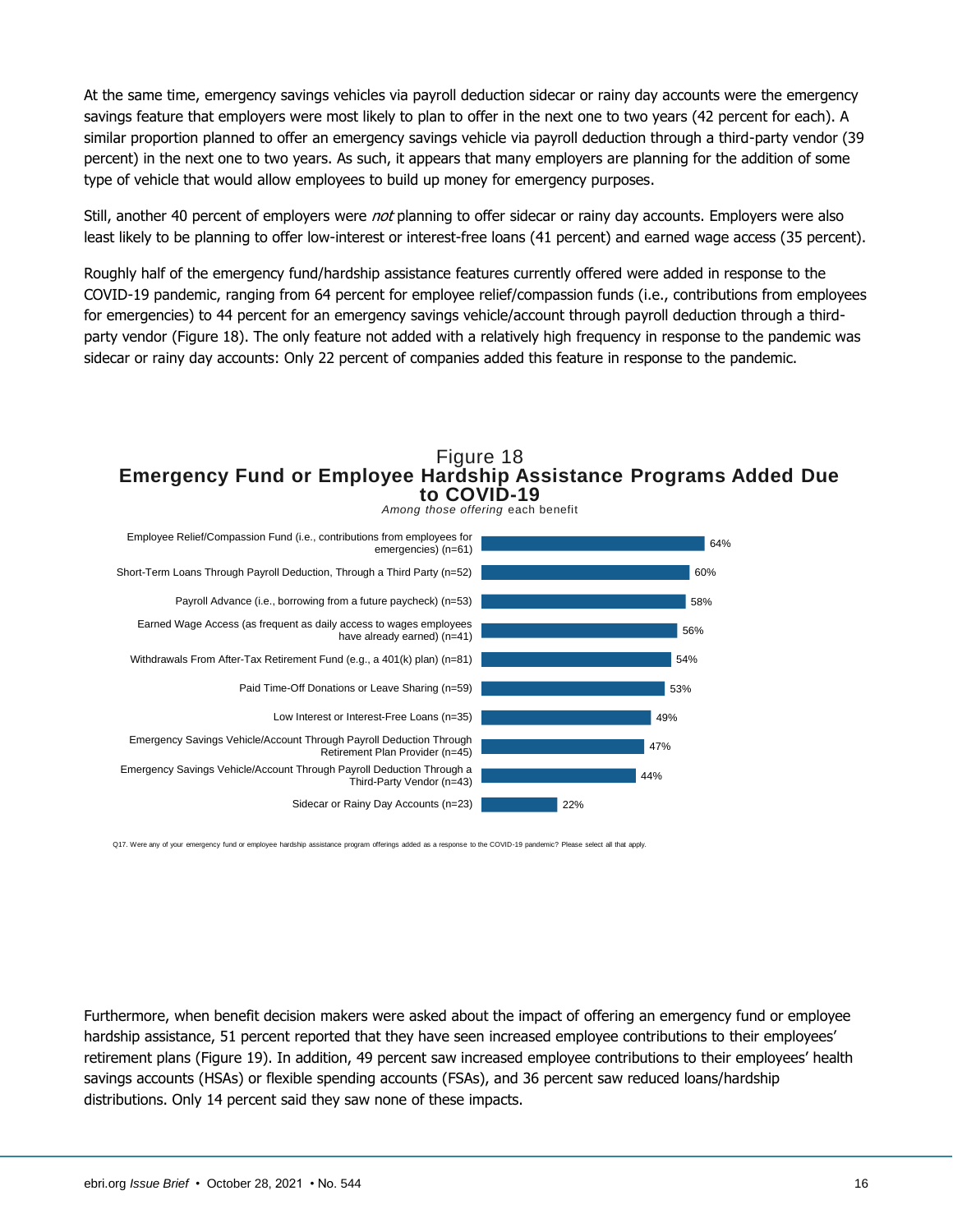## Figure 19 **Impacts of Emergency Fund or Hardship Assistance Program**

*Among those offering emergency fund/employee hardship assistance program*



\* HSA = health savings account; FSA = flexible spending account.<br>Q18. Have you seen any of the following impacts of your company's emergency fund or employee hardship or employee hardship sostance program merally assistanc

**Student Loan Debt Assistance Features —** Nearly one-half (48 percent) of employers were offering or planning to offer a student loan debt assistance program (Figure 20). The most prevalent benefits offered were 401(k) contributions tied to an employee's student loan debt payments (39 percent), student loan debt payment counseling or education (35 percent), and loans through an employer-sponsored retirement plan (35 percent). While debt consolidation/refinancing services were least likely to be currently offered, they rated near the top of the list of student loan debt assistance benefits that companies plan to offer in the next one to two years at 41 percent. Student loan debt payment counseling or education (42 percent) and loan repayment subsidies paid by the employer (such as that is done with tuition reimbursement) (40 percent) were the other benefits mostly likely cited as one employers were planning to offer in the next one to two years. Of the least interest to employers in offering were low-interest or interest-free loans through a third party (31 percent).

## Figure 20 **Student Loan Debt Assistance Programs**



*Among those offering or planning to offer a student loan debt assistance program*

Q19. Which of the following are or will be offered in your company's student loan debt assistance program? (Offers or plans to offer student loan debt assistance. n=119)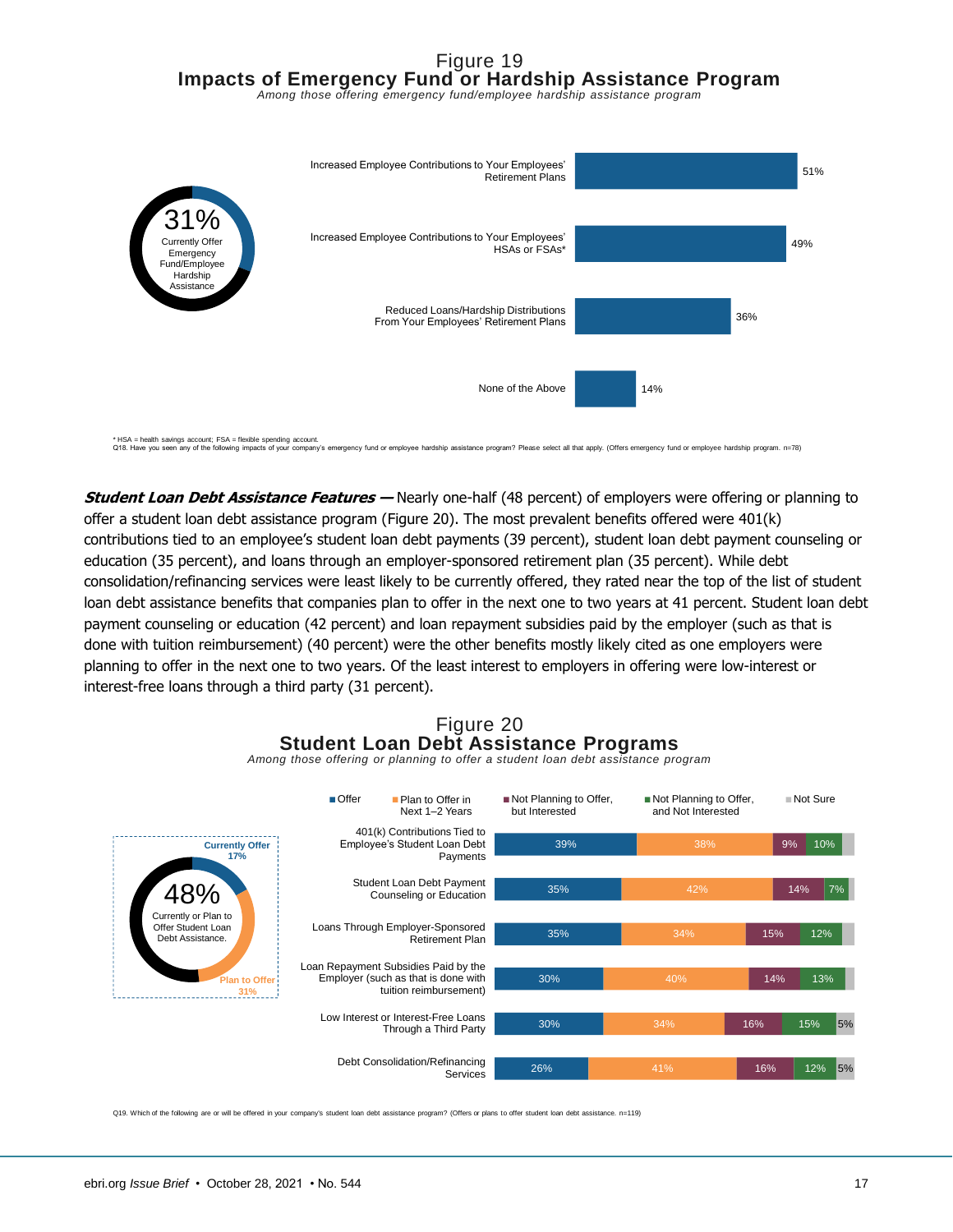**Caregiving Benefits —** The caregiving benefits most often offered have to do with leave policies as opposed to benefits in the direct provision of caregiving. One-half of the employers allowed for flexible work arrangements (e.g., teleworking or compressing the work week), which was the most commonly offered caregiving benefit (Figure 21). Just over one-third (36 percent) of the employers offered long-term leave policies and paid family caregiver leave policies. One-quarter of employers offered programs or education around caregiving and childcare referral systems and subsidies. Approximately one-third of employers said they plan to offer each of the listed caregiving benefits in the next one to two years.



## Figure 21 **Caregiving Benefits**

Q46. Does your company offer or plan to offer any of the following benefits focused on caregiving (for employees with responsibilities for children and/or adults who need ongoing assistance)? (n=250)

#### **Access to Financial Professionals and Importance of Companies Providing Financial Wellness Benefits —**

An important benefit for individuals struggling with retirement planning or their finances in general is having access to a financial professional to help with these issues. Six in ten employers (64 percent) reported their employees have access to retirement plan representatives and financial advisors either in person, through the phone, or via video calls (Figure 22). Access to financial coaches (30 percent) and debt counselors (20 percent) was much less likely available. However, only 5 percent of employers said they did provide access to any of these financial professionals.

It is not surprising that employers have made access to financial professionals available in many cases, since 70 percent of employers agree that it is necessary that financial wellbeing benefits are offered by retirement plan providers (Figure 23). Employers were less likely to agree that it was important for health insurance providers and life insurance providers to offer financial wellbeing benefits, but the numbers were still high: 60 percent and 56 percent, respectively. Employers were very unlikely to say that providing these benefits was not necessary, although 10 percent said it was not necessary for health insurance providers.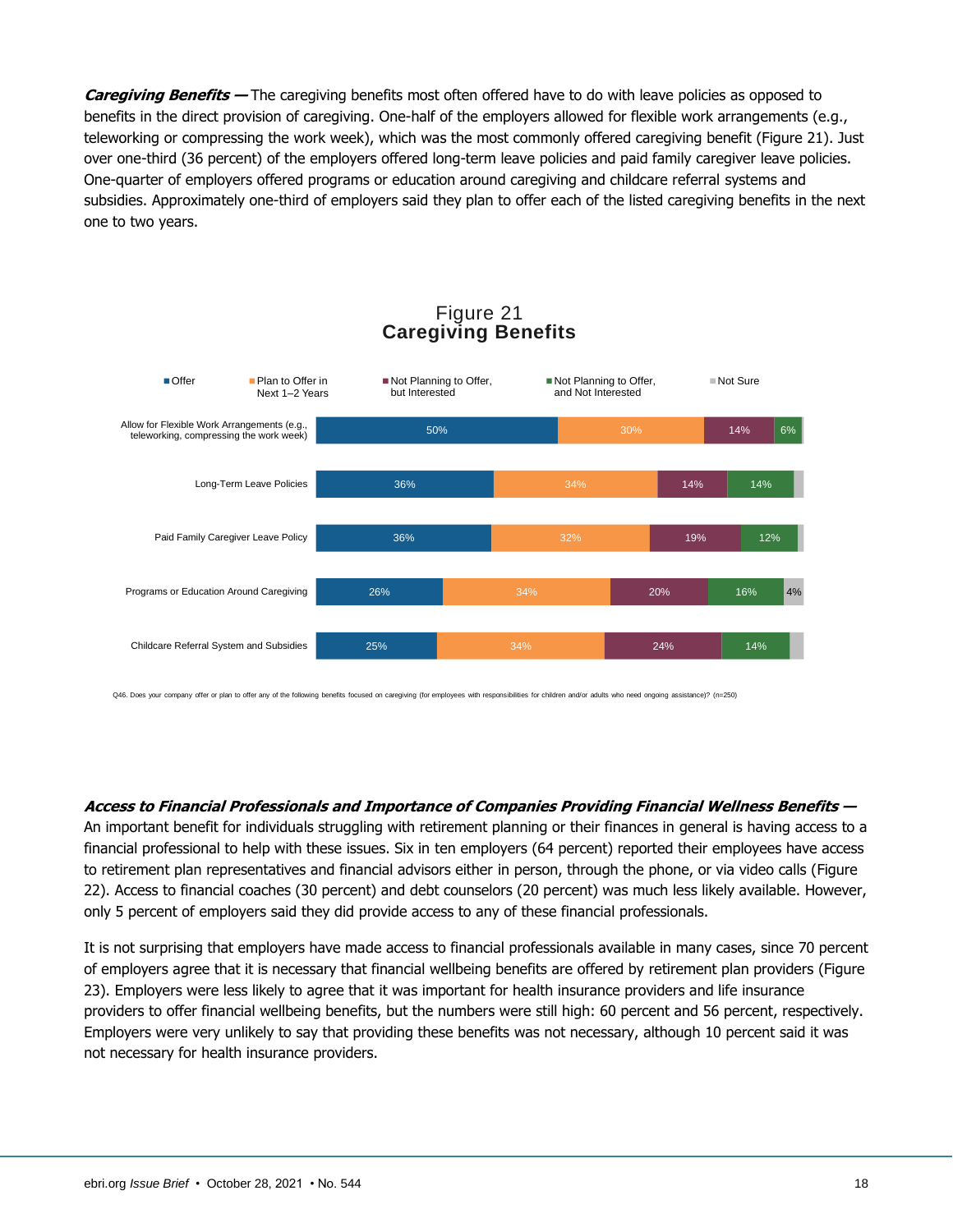## Figure 22 **Access to Financial Professionals**



Q21. Do your employees have access to any of the following individuals either in-person, through the phone, or via video calls? Please select all that apply. (n=250)

Figure 23 **Importance of Financial Wellbeing Benefits Offered by Benefits Providers**



Q22. How necessary is it that each of the following offer financial wellness benefits? (n=250)

## <span id="page-18-0"></span>**Motivations and Measurement of Financial Wellness Initiatives**

As noted previously, employers' top issues to address through financial wellness initiatives were retirement preparedness, health care costs, and financial-related stress, and their key areas of focus for the initiatives were health/medical/physical and basic finance and budgeting. When asked their reasons for offering the initiatives, employers most commonly cited improved overall worker satisfaction at 37 percent (Figure 24). Following closely behind were increased employee productivity (32 percent) and reduced employee financial stress (28 percent). Reduced health care costs (24 percent) were the fourth most highly cited. Improved employee retention (e.g., lower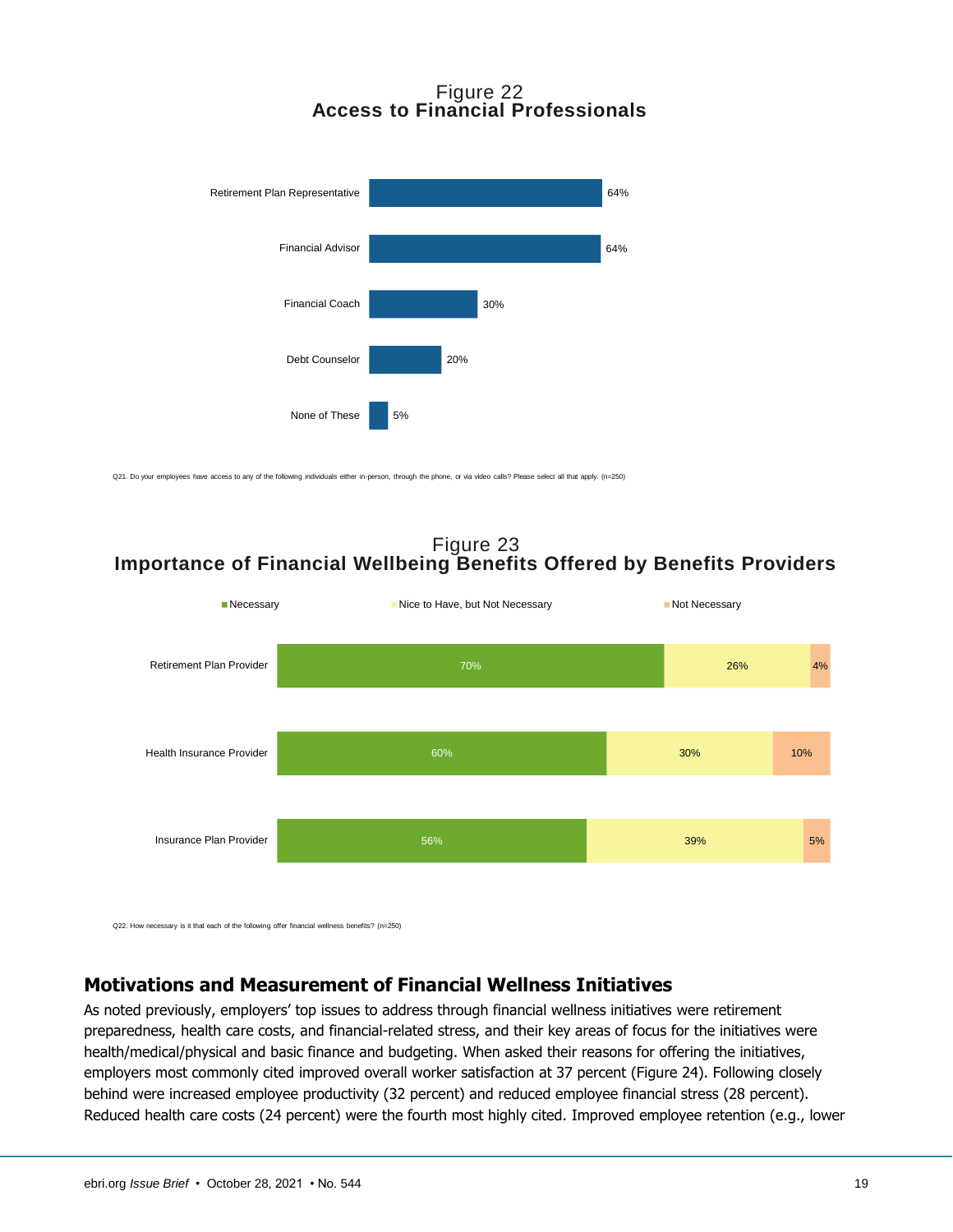work force turnover) was the one reason that dropped significantly in its ranking in 2021, going from being cited by 37 percent of employers in 2020 as a top-three reason to 23 percent in 2021.

There were some interesting industry differences in the reasons for offering the financial wellness initiatives. In particular, employers in the financial industry were more likely to offer the benefits to increase productivity compared with the manufacturing industry. In contrast, firms in the manufacturing industry were more likely to offer these benefits to improve recruitment and reduce absenteeism.

#### Figure 24 **Top Reasons for Offering Financial Wellness Initiatives**



Q31. What are or would be your top three reasons for offering financial wellness initiatives to employees? Please select your top three reasons. (n=250)

**Understanding Employees' Needs —** The survey also asked employers about the steps they had undertaken to understand their employees' financial wellness needs. In total, 89 percent of the employers had taken at least one step to understand their employees' needs and, on average, 3.8 steps were taken. Most (72 percent) examined existing employee benefit data, with 46 percent saying they examined existing employee benefit/retirement plan data and 46 percent citing examining health-related data (Figure 25). The most likely single step taken was directly surveying employees, at 48 percent. Developing new measures such as creating a financial wellbeing score or metric (28 percent) or implementing an industry or government financial wellbeing score (26 percent) were the least cited steps, although altogether 41 percent of the companies had done one or other. In addition, around 40 percent said they plan to take each of these two steps. Conducting a financial wellness needs assessment increased in relative terms from 2020. At that time, it was one of the two least likely steps to have been undertaken; in 2021, it was the fourth highest.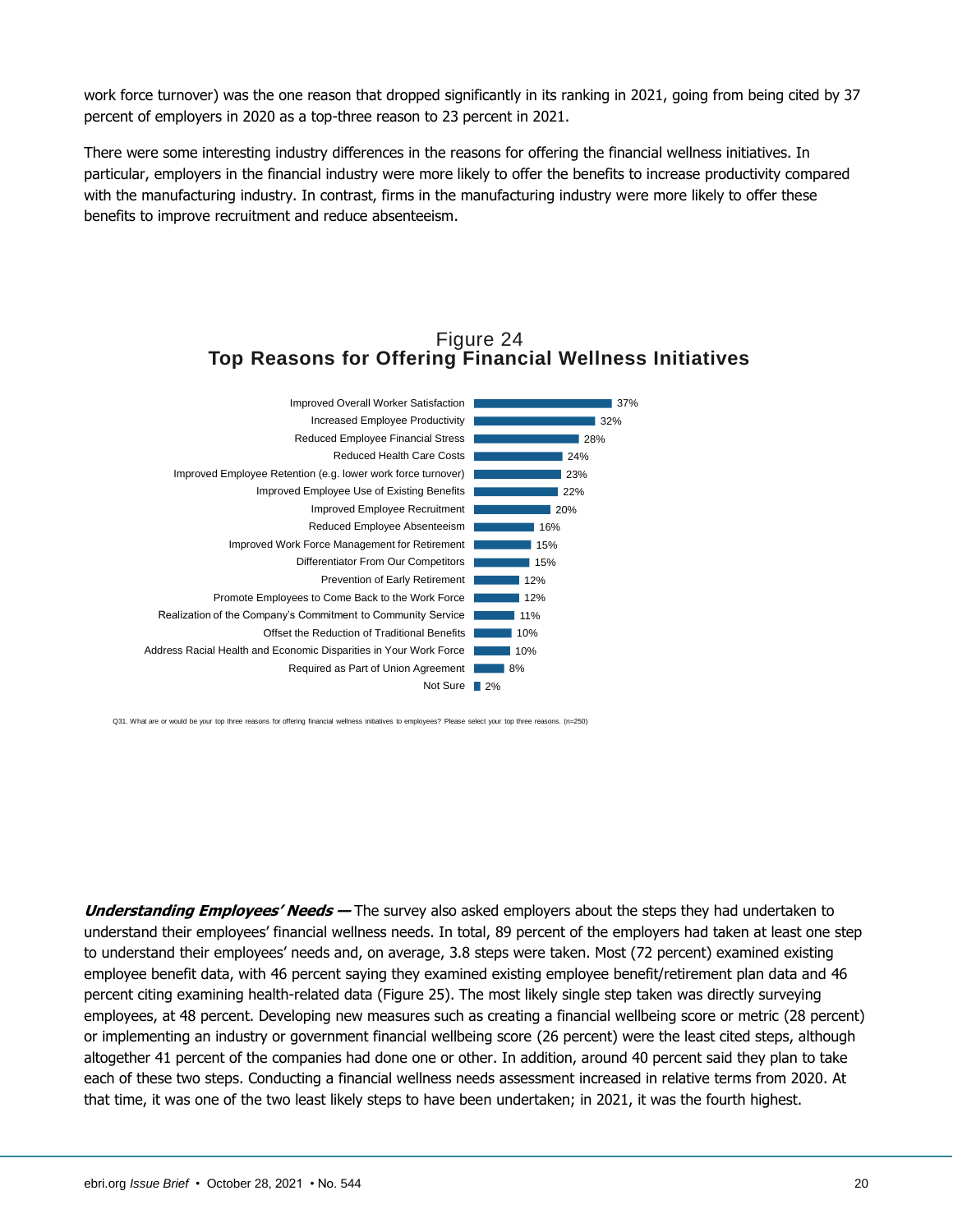## Figure 25 **Steps Taken to Understand Employees' Financial Wellness Needs**



Q29. What steps has your company taken or does it plan to take to understand your employees' financial wellness needs? (n=250)

**Measuring Success —** As for the top factors in measuring financial wellness initiatives' success, increased employee productivity (34 percent) was the most highly cited factor (Figure 26). Improved overall worker satisfaction was next at 31 percent. Interestingly, these were the top two reasons for offering financial wellness initiatives as well, but they were reversed there. Increased employee productivity rose both among those citing it as important and in its relative ranking since the 2019 survey.

## Figure 26 **Top Factors in Measuring Financial Wellness Initiatives' Success**



Q33. What are the top three factors that are or will be important in the measurement of your financial wellness initiatives? Please select your top three. (n=250)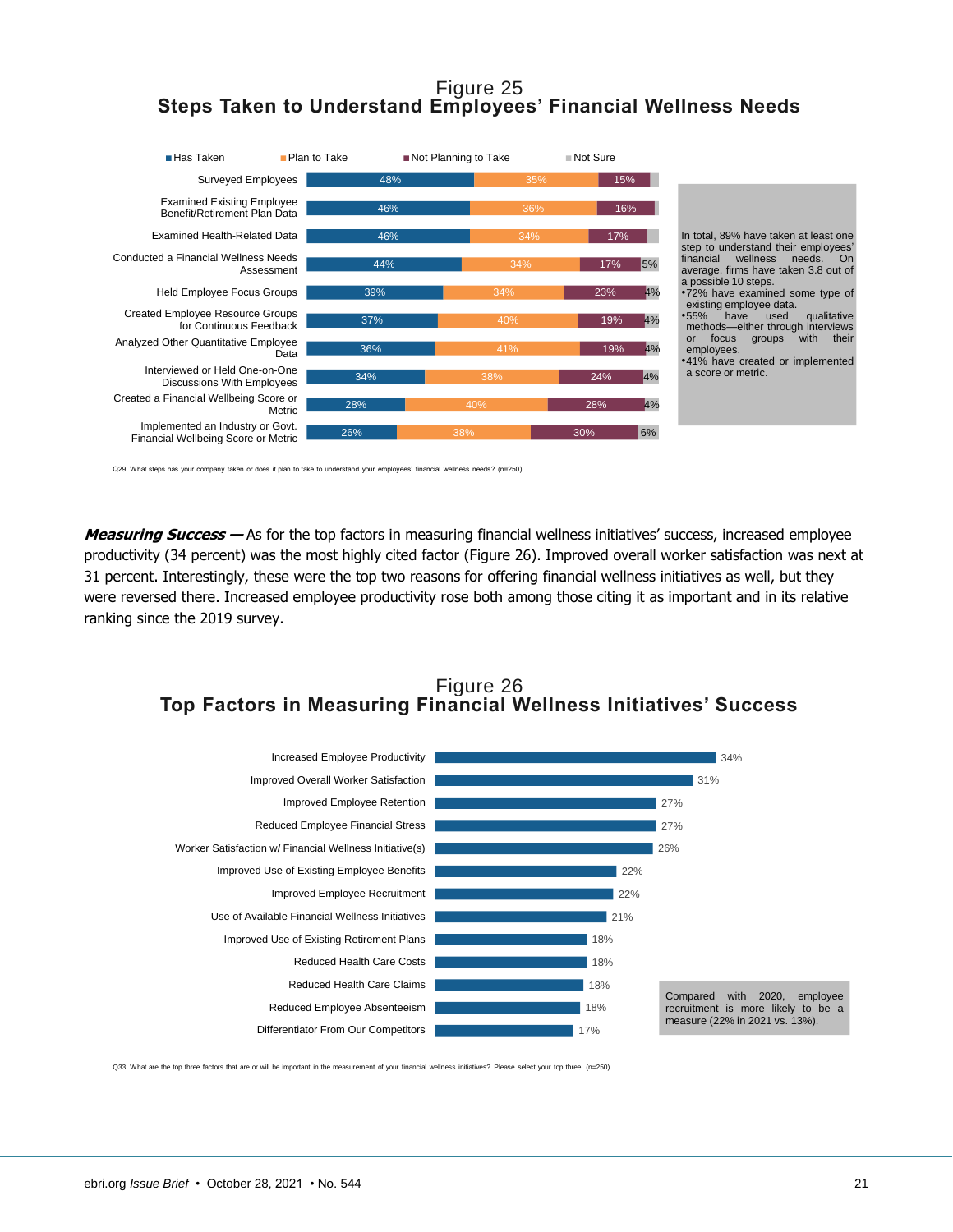Having an attractive workplace is also an important reason for offering financial wellness benefits. This is reflected in the fact that improved employee retention ranked as the third-highest success measure and in employee recruitment rising in importance as a success measure — from 13 percent in 2020 to 22 percent 2021.

As far as data actually tracked to evaluate the effectiveness of financial wellbeing initiatives, employee satisfaction (44 percent) and work force retention (38 percent) were the two data sources most specified (Figure 27). Employee productivity ranked fourth at 33 percent.





\* HSA = health savings account. Q34. Do you track any of the following to evaluate the effectiveness of your financial wellness offerings? Please select all that apply. (n=250)

## <span id="page-21-0"></span>**Response to the COVID-19 Pandemic**

Since the COVID-19 crisis began, employee engagement in specific financial wellness benefits increased most among those catering to more immediate overall financial needs. Specifically, 78 percent of the employers offering emergency fund/employee hardship assistance reported that employee engagement had increased (Figure 28). Just over threequarters (76 percent) reported that engagement with payroll advance loans through the employer had increased. In contrast, longer-term initiatives such as financial planning education, seminars, or webinars and tuition reimbursement were the least likely to have increased engagement since COVID-19 — 48 percent and 45 percent, respectively. Tuition reimbursement and college savings account programs were the most likely to see decreased engagement.

**Top Priority —** Employers also cited immediate financial help as their top priority since the COVID-19 pandemic. Just over one-third (35 percent) reported that emergency fund/employee hardship assistance was their top priority, and 26 percent reported short-term loans through payroll deduction via a third-party as being a top priority (Figure 29). Financial planning education, seminars, or webinars tied for the third highest as a top priority with payroll advance loans through the employer (both at 25 percent). College savings accounts — which were among those with the largest percentage decreases in engagement since COVID-19 — were also least likely to be considered a top priority among companies, along with student loan debt assistance.

**Actions Taken —** Most (92 percent) companies took at least one action to help workers return to work or repair their finances since the pandemic (Figure 30). However, no one action stood out as being uniquely prevalent. The most cited action was providing guidance on helping employees return to the office (57 percent). In addition, 45 percent offered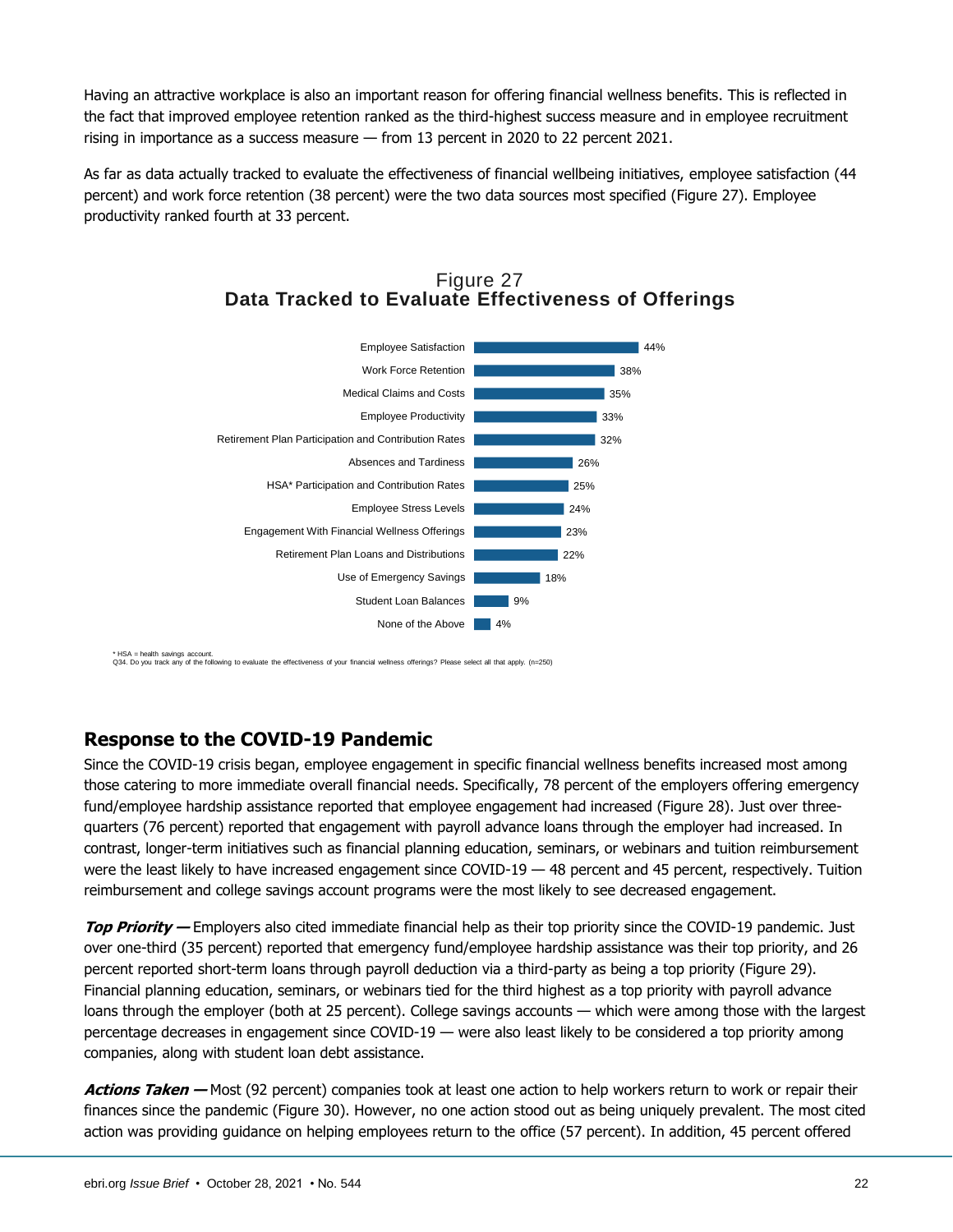help or flexibility for employees with childcare responsibilities, and 42 percent offered help or flexibility for employees with caregiving responsibilities (other than for children). The least likely action taken was encouraging employees to repay retirement plan loans or distributions, such as coronavirus-related distributions (CRDs) (27 percent).

#### Figure 28 **Employee Engagement With Benefits Since COVID-19** *Among those offering* each benefit



Q42. How has employee engagement with the following benefits changes since the COVID-19 crisis began?

#### Figure 29 **Top Priority of Offerings Since the COVID-19 Pandemic**

*Among those offering* each benefit



Q43. Which of your financial wellbeing offerings is your company's highest priority since the COVID-19 pandemic?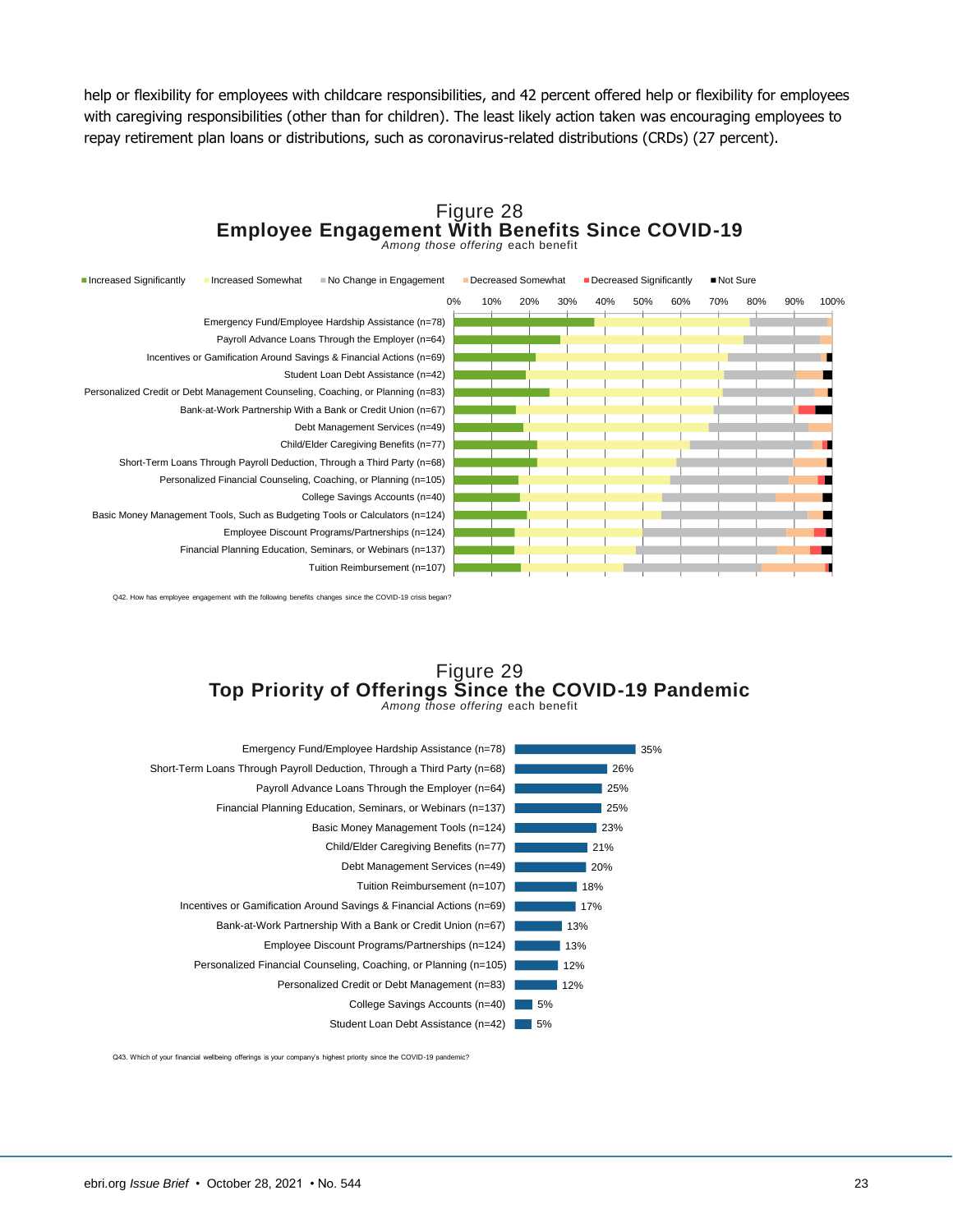## Figure 30 **Actions Taken as a Result of COVID-1 9**



Q45. As a result of the COVID-19 pandemic, has your company taken any of the following actions? Please select all that apply. (n=250)

## <span id="page-23-0"></span>**Diversity, Equity, and Inclusion**

An important new aspect of the 2021 survey was a focus on diversity, equity, and inclusion in financial wellbeing programs. The goal was to determine how addressing diversity was included in financial wellbeing programs and how such programs were used to improve the financial standing of those in various diverse groups.

**Actions Taken to Understand Needs —** One set of questions asked if the company was taking actions that would allow them to understand the needs of diverse populations. On an agreement scale, 81 percent of the company decision makers either strongly or somewhat agreed that their company provides a safe space for their employees to provide feedback on their employee needs (Figure 31). Furthermore, 81 percent also agreed with the statement that their company understands the needs of their distinct employee population, although 33 percent strongly agreed with this statement compared with 43 percent who strongly agreed with it. A slightly smaller share (76 percent) of the company decision makers agreed that their company has put substantial effort into identifying the financial wellness needs and inequities among their work force demographics. Not surprisingly, those more likely to agree also had a high concern for their employees' financial wellbeing, provided a high number of financial wellbeing benefits, and took many steps to understand their employee needs (created a score, conducted a needs assessment, examined data, or held employee interviews).

**Benefits Tailored for Different Groups** — The next set of questions addressed whether benefits were tailored for different groups. Using the same scale, 79 percent of company decision makers agreed that their company's financial wellness initiatives are tailored to the values and needs of various communities in their work force (Figure 32). Similarly, the decision makers were highly likely to agree that their company ensures that their employees have access to financial counselors or coaches from diverse backgrounds (72 percent) and that their company's financial wellness initiatives address the unique barriers faced by many racial and ethnic groups (71 percent). Again, companies who had a high concern for their employees' financial wellbeing, provided a high number of financial wellbeing benefits, and took many steps to understand their employee needs (created a score, conducted a needs assessment, examined data, or held employee interviews) were more likely to have decision makers agree with these actions.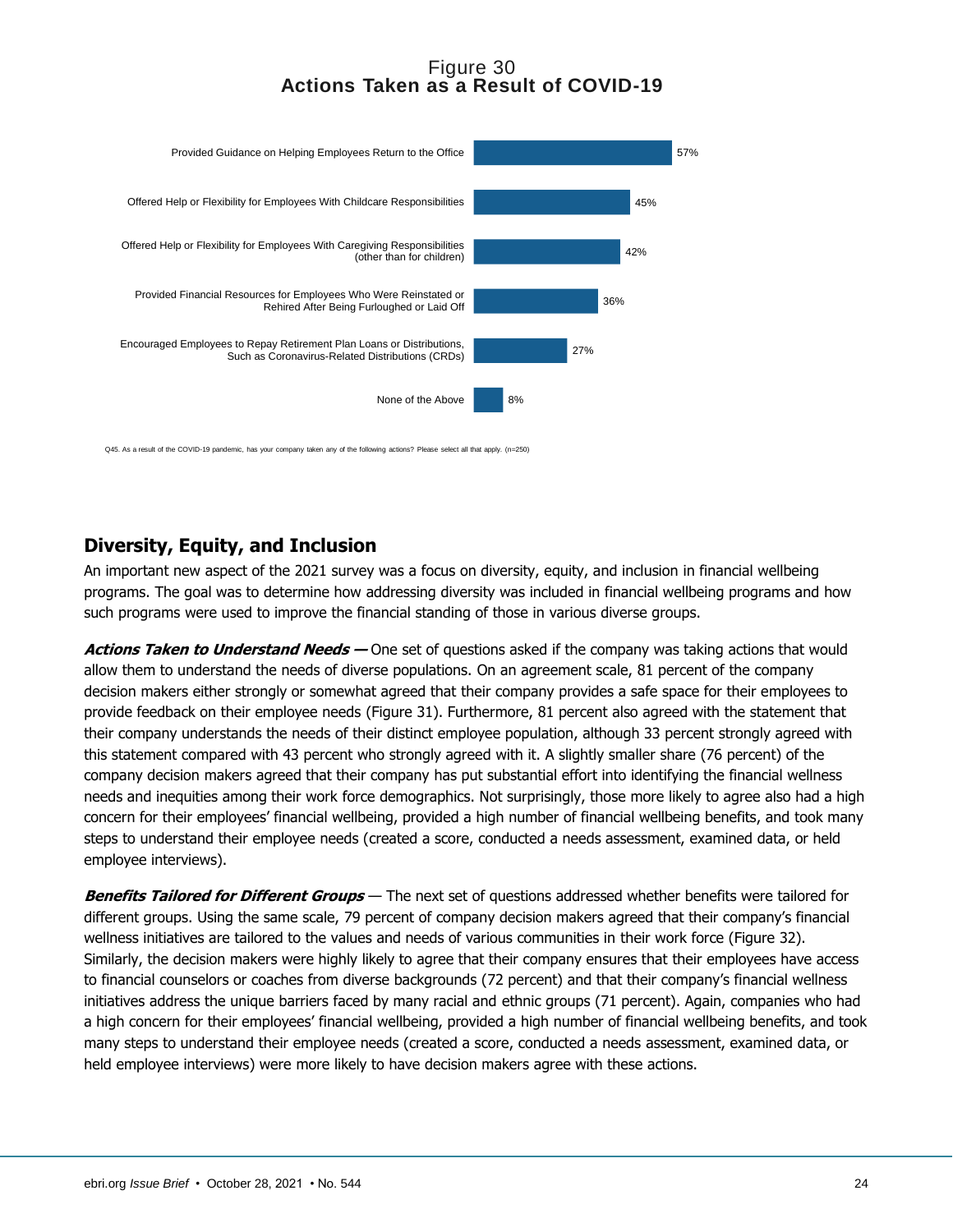## Figure 31 **Diversity, Equity, and Inclusion Sentiment: Understanding Needs**



Those more likely to agree with each statement include:

- Those with high concern • Those with <sup>a</sup> high number of financial wellness benefits
- • Those that created <sup>a</sup> score, conducted a needs assessment, examined data, or held employee interviews

Q23. To what extent do you agree or disagree with the following regarding diversity, equity, and inclusion? (n=250)

#### Figure 32 **Diversity, Equity, and Inclusion Sentiment: Tailored Benefits**



Q23. To what extent do you agree or disagree with the following regarding diversity, equity, and inclusion? (n=250)

**Specific Actions Addressing Diversity** — Benefit decision makers were asked about whether they are taking specific actions to address diversity, equity, and inclusion in their financial wellbeing initiatives. The most cited action being undertaken was offering communication and education materials in multiple languages (40 percent), and the second most was ensuring that the look and feel of communications/solutions is diverse (39 percent) (Figure 33). Furthermore, companies were more likely to ensure that financial counselors or coaches are diverse in terms of race and ethnicity (36 percent) than by gender (29 percent). The least likely task for companies to undertake was tailoring messages by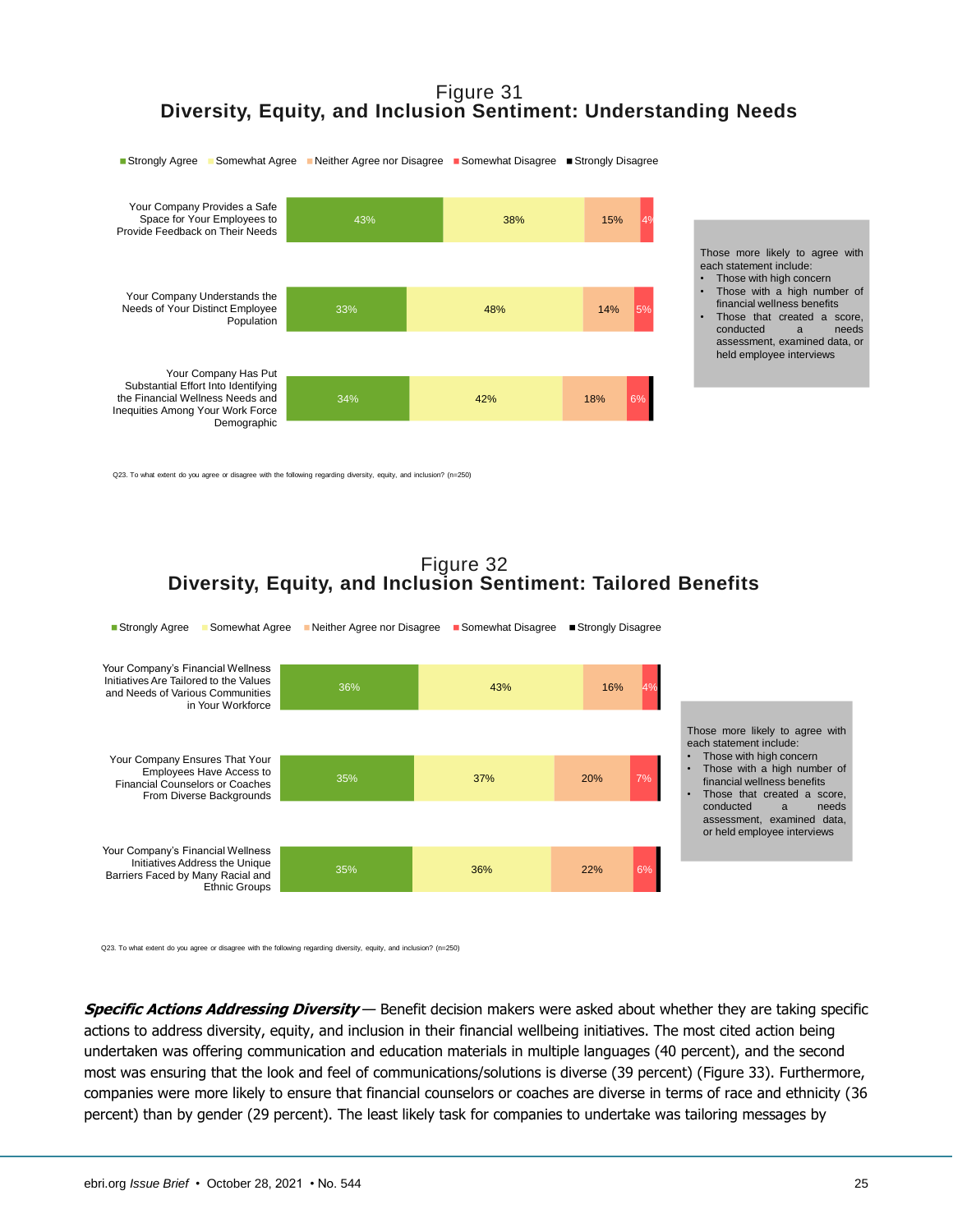gender (18 percent) or for minority populations (17 percent). Only 11 percent said they had undertaken none of these approaches in addressing diversity, equity, and inclusion within their financial wellness strategies.

Overall, on average, firms utilized 2.7 of these methods. Those with high levels of concern for the employees' financial wellbeing were more likely to ensure communications are diverse, have diverse counselors, and offer different solutions to accommodate different minority populations and genders. Also, companies offering a high number of benefits were more likely to address diversity, equity, and inclusion concerns in each of these ways.

**Specific Steps Taken to Understand Diverse Needs** — To understand specifically what companies are doing to understand the different needs of diverse workers, a battery of possible steps that could be taken were provided. Of the companies doing a specific task, surveying employees and holding focus groups were the most common steps taken to understand diverse workers' needs (63 percent each) (Figure 34). The next most popular was creating resource groups for continuous feedback (56 percent). Those steps least likely to be used were creating a financial wellbeing score or metric (39 percent) and analyzing other (not retirement plan or health-related data) quantitative employee data (38 percent).

**Frequency of Assessing Financial Wellbeing Initiatives by Demographics** — Most companies that at least sometimes measure or evaluate the effectiveness of their financial wellness initiatives reported doing so across all the demographics listed in the survey question (Figure 35). The demographic groups slightly more likely to be evaluated were age, employee's department, employee's tenure, income, employee's location, and employee's job title (all at approximately 80–85 percent). Both gender and race or ethnicity were less likely to be evaluated, with almost 30 percent of the companies rarely or never doing an evaluation by those demographic groups. Those companies more likely to always or often assess each factor included those currently offering or actively implementing initiatives; those offering a high number of financial wellness benefits; and those who created a score, conducted a needs assessment, or held employee interviews.

#### Figure 33 **Addressing Diversity, Equity, and Inclusion Within Financial Wellness Strategy**



Q24. How are you addressing diversity, equity, and inclusion concerns within your financial wellness strategy? Select all that apply. (n=250)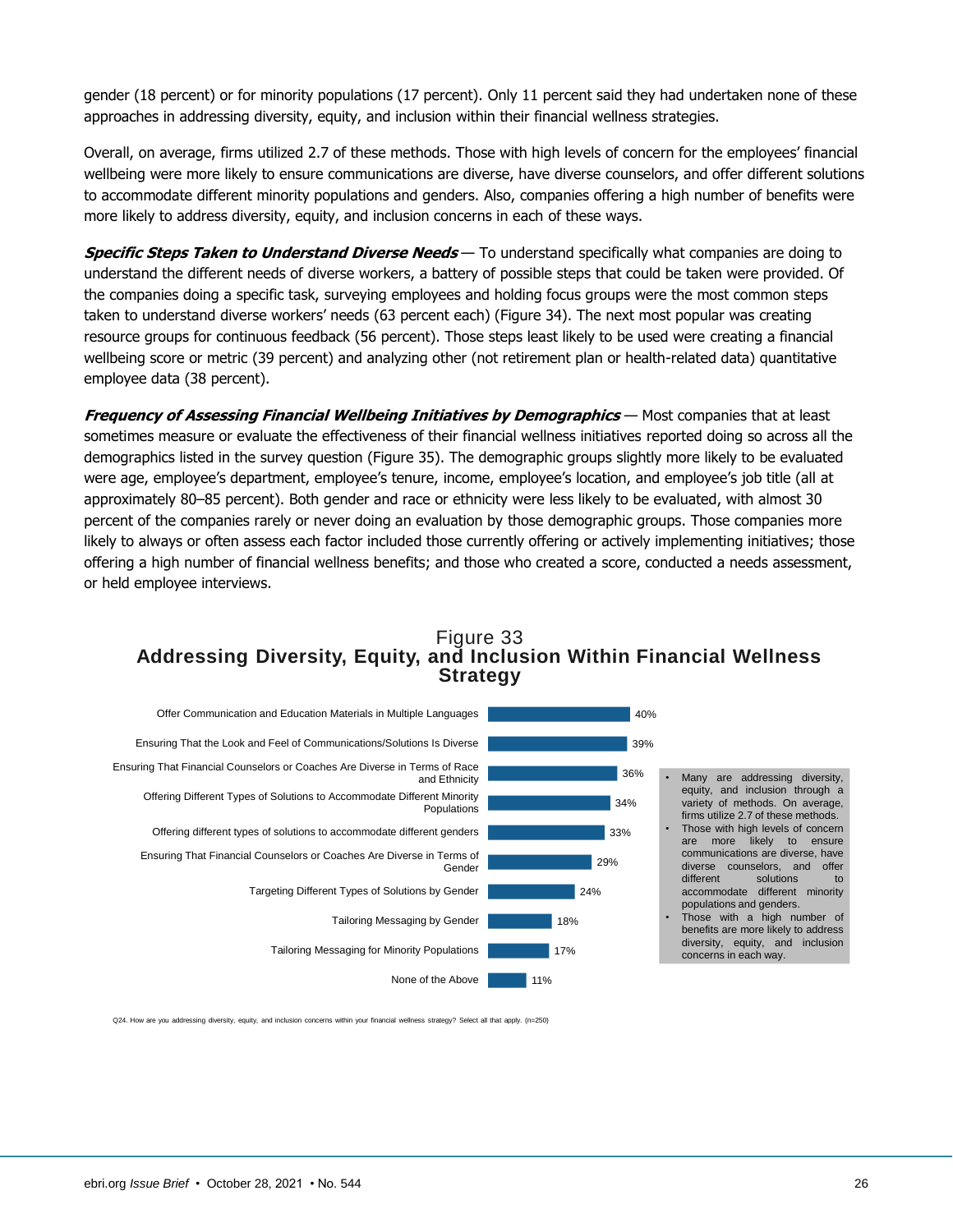#### Figure 34 **Steps Taken to Understand Needs With Respect to Diversity, Equity, and Inclusion**



Q30. Have you done any of the following specifically to understand the needs of different groups with respect to diversity, equity, and inclusion? Select all that apply

## Figure 35 **Frequency of Assessing Financial Wellness Initiatives by Demographics**



Those more likely to always or often assess each factor include:

- • Those currently offering or actively implementing initiatives
- Those with <sup>a</sup> high number of financial wellness benefits
- • Those that created a score, conducted <sup>a</sup> needs assessment, or held employee interviews

Q35. When you measure or evaluate your financial wellness initiatives, how often do you assess the effectiveness by the following demographics? (n=250)

# <span id="page-26-0"></span>**Conclusion**

Financial wellness programs continue to show their maturation, according to the results of the 2021 Employer Financial Wellbeing Survey. A significantly larger percentage of companies has adopted holistic programs and periodic campaigns, and fewer are using pilot programs. Furthermore, 90 percent of the companies reported that they either had developed or are developing a strategy for improving their employees' financial wellbeing.

Companies are seeking to show the impact of financial wellbeing programs on the bottom line in terms of increased productivity — likely tied to the fact that the costs of financial wellness programs continue to increase. At the same time, employers are also strongly focused on these programs' impact on attracting and retaining employees.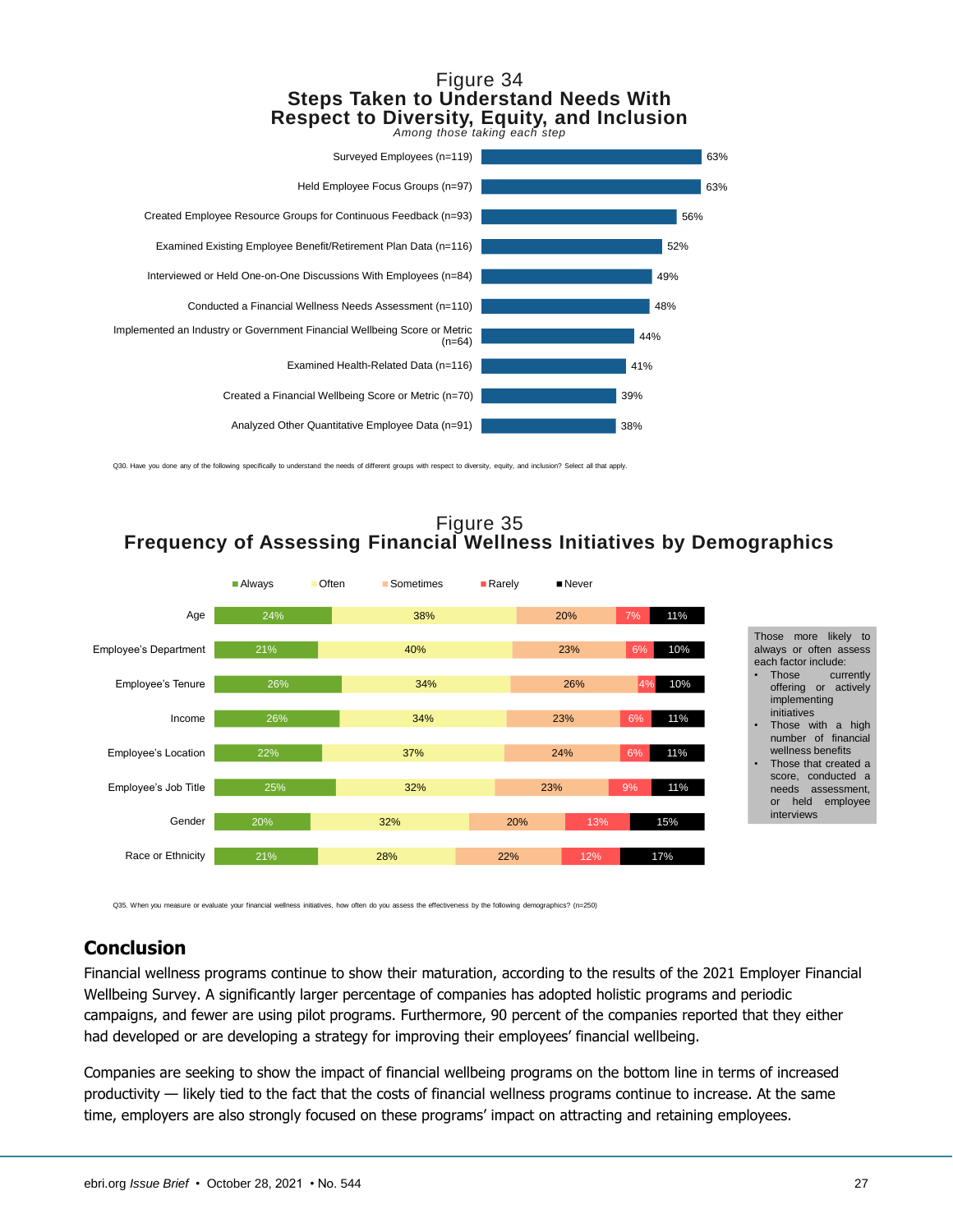Importantly, financial wellness programs have evolved from a focus on retirement preparedness to a more complete picture across all aspects of an individual's finances. With the hope of reducing employees' financial stress and increasing productivity, companies are looking for better ways to evaluate the impact of their financial wellbeing programs, whether on a retention/recruitment or productivity basis. Financial wellness providers/vendors that can make this case will be the ones more successful at attracting clients. However, there are no clear measures that have been developed to capture productivity increases from financial wellbeing programs and other bottom-line issues. This will be an area of focus and research within the financial wellbeing arena.

COVID-19 has had an indelible impact on financial wellbeing programs in terms of what is being offered and associated costs. Emergency funds/employee hardship assistance have emerged as key benefits during the pandemic, as more employers reported them to be a top priority, and more employees have become engaged in these programs. Along with emergency funds, overall financial planning/coaching on all aspects of finances is taking precedence over more single-issue-focused offerings such as student loan debt assistance.

The continued evolution of financial wellness programs is a crucial question going into 2022. As these programs grow in value to employees, the expectation that they will be provided will only increase. These programs also have the potential to address companies' diversity, equity, and inclusion goals, as they increasingly focus on providing help in all aspects of individuals' finances, allowing them to match the specific issues faced by those in different groups.

## <span id="page-27-0"></span>**Appendix**

The breakdown of the companies by industry and size, as well as information on the survey respondents on are included in Appendix Figure 1.



## Appendix Figure 1 **Demographics**